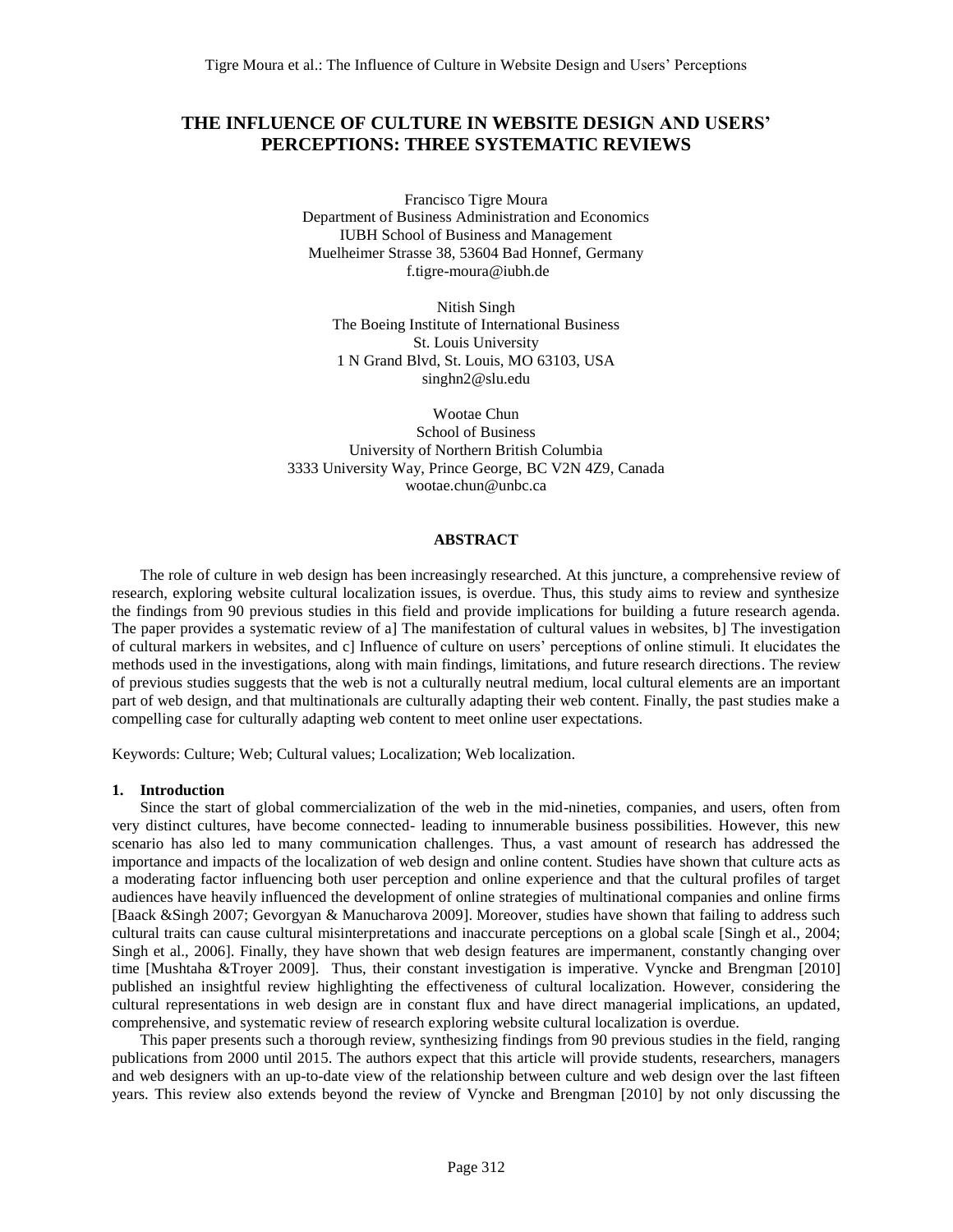effectiveness of cultural localization but also the depiction of cultural values and cultural markers on websites. The summary of such vast literature related to the topic will hopefully contribute to the understanding of current scientific findings of the field, influencing the development of future online strategies and identifying gaps which will extend the research agenda on culture and web design.

Literature addressing the cultural impact on web design is mainly categorized under a website design perspective [encompassing cultural values and markers] and the users' perceptions of it through the online experience. Thus, the review comprises the following themes:

- *a.* The manifestation of cultural values in websites [33 studies]: *Cultural values are defined as* "desirable trans-situational goals, varying in importance, that serve as guiding principles in the life of a person or other social entity" [Schwartz 1994 p. 21].
- *b.* The investigation of cultural markers in websites [27 studies*]; Cultural markers are web design features which are more predominant in one market than in others, thus providing a" look and feel" for websites of certain countries* [Cyr & Trevor-Smith 2004; Evers & Day 1997].
- c. Influence of culture on users' perceptions of online stimuli [30 studies]: Include works which investigated how users' perceptions of online stimuli differ by country, including the effectiveness of cultural localization.

The systematic review provided in this paper focuses on these three streams for a very clear reason: Cultural markers and cultural values represent concepts which are complementary and interrelated as they, respectively, characterize design and web content elements, thus comprising the overall design of sites. Their combination influences the entire appearance of any website, from a design and content standpoint. As such, they are responsible for creating a country-specific look for websites [Khashman & Large 2011; Okazaki & Rivas 2002].

Finally, in order to provide a holistic understanding of the effectiveness of such localization practices on the user experience, this review includes studies which have investigated the influence of culture on users' perceptions of online stimuli. Previous reviews, for example, Vyncke and Brengman [2010], have only focused on one aspect of the cultural representation of websites. By encompassing these three aspects, this paper addresses this fundamental literature review gap by, not only providing an overview that will support future website development, but also an understanding of online user behavior. Consequently, this paper is expected to provide practical insights for web designers and global web marketers.

### **2. Methodology**

According to Tranfield et al. [2009], "Systematic reviews differ from traditional narrative reviews by adopting a replicable, scientific and transparent process, in other words a detailed methodology, that aims to minimize bias through exhaustive literature searches of published and unpublished studies and by providing an audit trail of the reviewers' decisions, procedures and conclusions" [p.209]. The reviews were conducted initially between January 2013 and February 2014, and later publications were added in February 2016 using the following keywords: website localization, cultural localization [customization] online, website and cultural values, website and cultural markers. The following databases were used: EBSCO Business Source Premier, Elsevier Science Direct, and Emerald. The main inclusion criteria were the publication's suitability to the topic, journal rankings and conferences' appropriateness to the topic. For example, the review includes publications from journals such as Journal of Electronic Research, Journal of Global Information Management, Journal of Advertising Research, Journal of Advertising, Journal of Global Marketing, International Journal of Design, International Business & Economics Research Journal, and others.

The summary of works is presented in Tables 1, 2 and 3. Each study was reviewed according to ten categories of analysis: a. author[s] and date; b. aim of the study; c. types of websites used; d. countries involved; e. sample size [number of sites and/or participants]; f. method; g. techniques applied to analyze the data; h. cultural model adopted to test or explain the phenomena investigated; i. elements of investigation; and j. main findings or differences found among the cultural groups. Next, a critical discussion of each topic of investigation is presented elucidating the methods used in the investigations along with main findings, conclusions, limitations of the studies and future research directions.

## **3. Manifestation of Cultural Values in Websites**

Cultural values can be described as specific mindsets, which underpin individuals' choices and judgments. Values define, for example, what is moral or immoral, acceptable or unacceptable among members of a cultural group [e.g., Hofstede & Hofstede 2005]. The investigation of the representation of cultural values in websites constitutes a step towards a deeper understanding of the web as a platform for cultural manifestation [Zhao et al. 2003]. Moreover, the studies provide insights as to how companies might communicate more appropriately with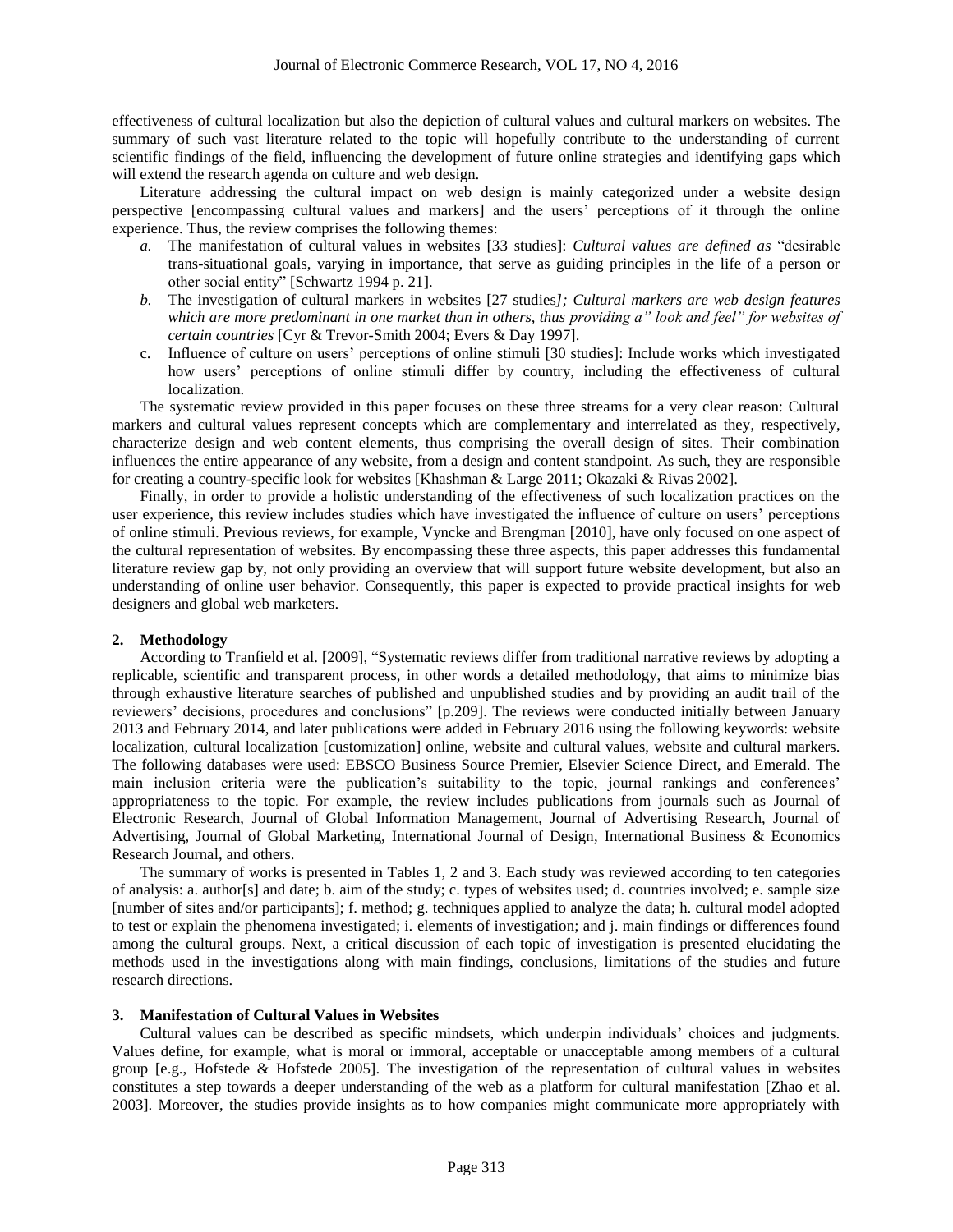target markets by culturally customizing websites [Singh et al. 2004]. Next, a systematic review of 33 studies, which have investigated the depiction of cultural values in websites, is presented. A summary of all studies is presented in Table 1.

## 3.1 Cultural Frameworks for Websites

Existing cultural frameworks developed to investigate the portrayal of cultural values at a country level cannot be applied to studies involving websites. This is mainly due to the interactivity between users and sites, which distinguishes web research from other communication media studies, including those involving television, newspaper and magazine ads [Cho et al. 1999; Tansey et al. 1990]. Therefore, the development of cultural frameworks, specifically for websites, represented a vital step in the investigation of the depiction of cultural values online. The initial studies adapted and aligned existing cultural models, such as Hofstede's [1980] and Trompenaars and Hampden-Turner's [1998], to website elements in order to identify the values depicted in websites [Gould et al. 2000; Marcus & Gould 2000]. However, according to a recent review [Vyncke & Brengman 2010], the most successful cultural framework to date was developed by Singh et al. [2003]. The framework relates to website elements and contains six cultural dimensions, operationalized through twenty three cultural categories [Singh et al. 2005]. These cultural dimensions are encompassed in widely accepted cultural models to allow cross-cultural comparisons at a country level. The framework of Singh et al. [2003] includes the cultural dimensions of collectivism and individualism, power distance and uncertainty avoidance [Hofstede 1980] and high-low context dimension [Hall 1976].

The validity of the framework in the context of company websites on a country level has been largely verified. In spite of the criticism of Hofstede's model [Baskerville 2003; Fernandez et al. 1997; Nakata 2009], Singh et al.'s [2003], cultural framework has been successfully applied in the investigation of a broad range of company sites [e.g. automotive, electronics and retail] in a wide range of countries including the USA, Japan, Brazil, Hong Kong, Russia, Turkey, Taiwan, Spain, Mexico, Germany, France, China, India, and Arab countries [Baack & Singh 2007; Chang 2011; Chun et al. 2015; Gonzalez-Trejo 2010; Singh et al. 2006; Singh & Matsuo 2004; Singh et al. 2005; Singh et al. 2003; Yalcin et al. 2011].

### 3.2 Methods and Samples [Cultural values]

Twenty-nine of the thirty-three studies adopted content analysis to investigate cultural values on websites. The studies were conducted for two main exploratory purposes: to identify whether cultures reflected their values on websites [Singh & Matsuo 2004; Singh et al. 2003]; and to identify whether companies adapted values for local markets [Okazaki & Rivas 2002; Singh et al. 2005]. Items of Singh et al.'s [2003] cultural framework are measured on a five point Likert type scale [ranging from 'not depicted' to 'prominently depicted']. As most studies aimed at conducting cross-cultural comparisons, quantitative methods of analysis for mean comparisons such as t-test, ANOVA and MANOVA represented the most common statistical analysis [nine studies]. Twenty-nine of the thirtythree studies adopted Hofstede's [1980] dimensions to investigate and discuss the exposure of cultural values. Hall's dimension of context [1976] was found in nine of the works, while Schwartz's [1994] sets of values was used only once [Baack & Singh 2007]. Finally, the comparison between Asian and western company sites characterized most studies. Overall, the USA and China represented the most common samples.

### 3.3 Theoretical Contribution of Findings [Cultural Values]

The investigation of the papers provided extremely important theoretical contributions concerning the depiction of cultural values on websites. Such contributions are discussed below regarding two main dimensions covered in the studies: the depiction cultural values and the adaptation of cultural values on the websites.

# 3.3.1 Depiction of Values on Websites

The investigation of the depiction of cultural values on websites has provided a very important theoretical contribution for several reasons. First, past studies have confirmed that traditional communication media such as print and television advertising is impregnated by cultural values; the depiction of cultural values on websites further confirms that the relevance of culture cannot be discounted even in the new hyper-media environments. Second, we see that the studies supported the direction and magnitude of the cultural scores and classifications proposed by Hofstede [1980] and Hall [1976]. This is also an important finding, especially in the face of much of the criticism often addressed towards cultural models. This reaffirms the relevance and suitability of such models in online crosscultural studies.

For example, Singh et al. [2003] were the first ones to identify significant differences on all cultural dimensions between American and Chinese company websites. Chinese sites depicted significantly higher collectivism and uncertainty avoidance features, while American websites portrayed low context and masculinity elements. The results support the cultural classification of each country, according to Hofstede [1980] and Hall [1976]. Similar results were found when comparing company websites from the USA and Japan [Singh & Matsuo 2004], from China, India, Japan and the USA [Singh et al. 2005], and from the Arab countries [Chun et al. 2015]. In all of these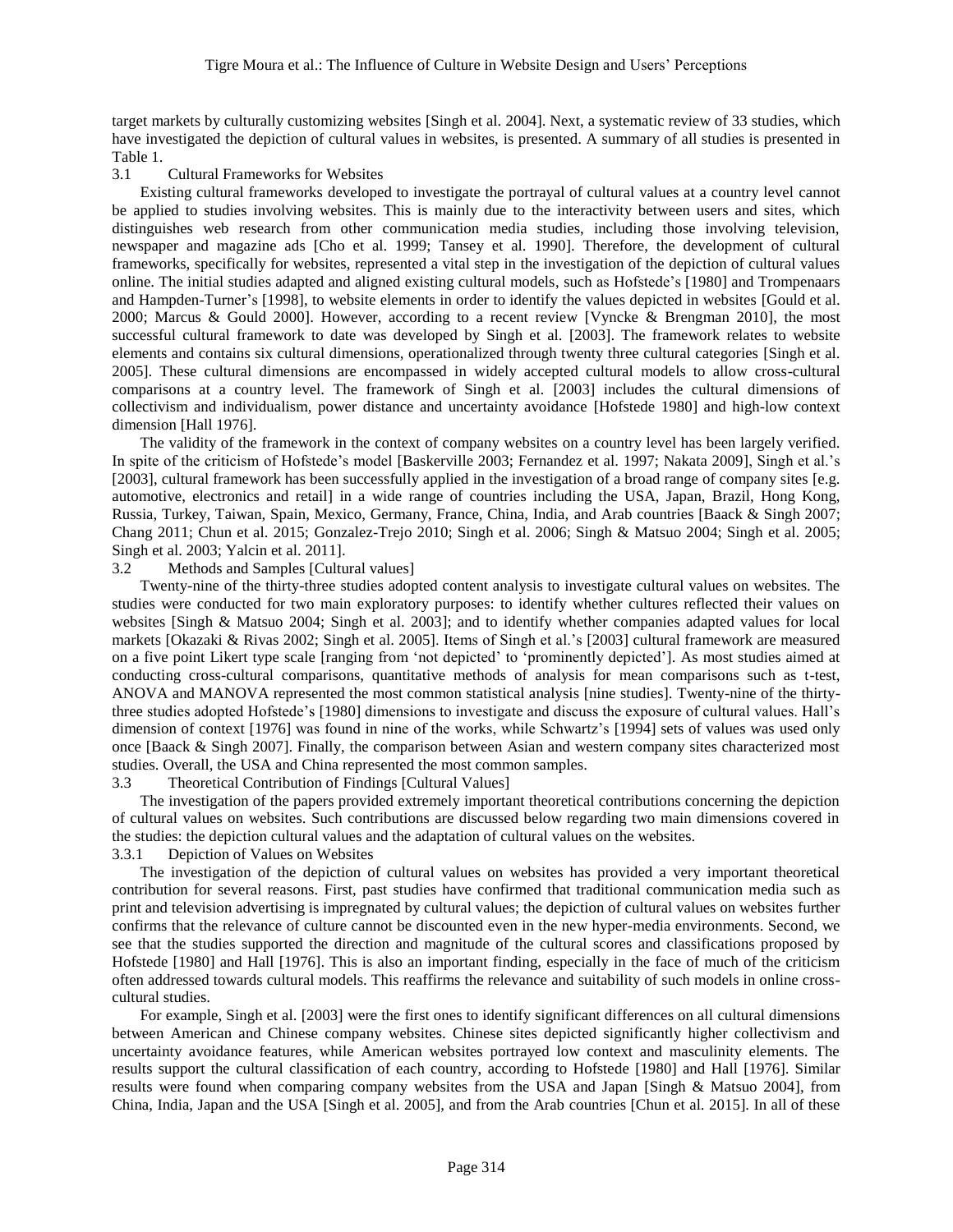works, the findings supported the magnitudes and directions of values, as predicted by the cultural classifications. Using a different framework and comparing a much larger spectrum of countries, similar results were found in a analysis of 234 sites over fifty three countries [Singer et al. 2007]. Significant differences were found in all four cultural dimensions employed: individualism, masculinity, uncertainty avoidance and power distance. More recently, differences were again found when comparing Chinese and British company websites [Chang 2011]. Finally, through a qualitative approach, Ahmed et al. [2008] also confirmed previous research and identified significant differences when comparing the cultural values of Malaysian and British websites.

Furthermore, the review has indicated that even across multi-industries, cultures normally reflect their own values when designing their sites. This is an extremely relevant finding, supported by previous reviews [Tigre Moura et al. 2014] which highlight a phenomenon that must be further researched to understand the underlying intentional and unintentional reasons of it.

## 3.3.2 Adaptation of cultural values on websites

The investigation of cultural values was also conducted to evaluate the extent to which global companies adapt local websites to meet the values of target markets. Overall the review suggested that companies do indeed localize their sites to reflected local values, as companies adapted their websites in order to reflect values of their target audience in country versions of their site [Singh et al. 2005]. This finding was repeatedly supported, for example, when comparing the German, Indian and Chinese website versions of American companies [Singh et al. 2006]. An investigation of the Russian and Turkish websites of American, European and Asia-Pacific multinational companies indicated that the companies adapted the cultural values portrayed on their local sites [Yalcin et al. 2011]. Exceptions were found in the American sites of Mexican companies which did not adapt their cultural values for the US market [Gonzalez-Trejo 2010]. However, this finding is understandable given the large number of Mexican immigrants in the United States who constitute a relevant segment of consumers in the American market [Peñaloza 1994]. Signs of cultural customization were also not found in the investigation of Chinese and Spanish websites of foreign companies [Ajanee 2008].

The only longitudinal study in the review was conducted by Robbins and Stylianou [2009]. The authors compared the exposure of cultural values in ninety company websites from twenty-two countries in 1998 with similar companies in 2008. This represents the only study in the review able to indicate the direction of possible cultural changes. The study points to a slight movement towards the homogenization of some values across cultures. Results on individualism-collectivism, uncertainty avoidance and long-short term orientation showed a reduction of their significance levels, possibly indicating a movement towards homogenization [Robbins & Stylianou 2009]. However, the differences amongst countries regarding power distance and uncertainty avoidance became even more significant after ten years, suggesting an enhancement of cultural differences in these dimensions.

Thus the review provides an in-depth overview which supports the adoption of cultural localization practices in websites across very distinct markets and industry sectors. This suggests that companies are not only aware of the importance of such practices, but also broadly applying them. The implication of cultural localization of websites on users' online experience is discussed in section 5 of this paper.

#### **4. The Investigation of Cultural Markers**

Web design and layout elements form the basis of website structures. They are responsible for providing the look and feel of sites and hence have a great impact on individuals' perceptions of sites [Cyr & Trevor-Smith 2004; Evers & Day 1997; Robbins & Stylianou 2003]. Cross-cultural studies have identified design elements which distinguish the design of sites from different cultures. The term 'cultural markers' was created to denote countries' web design preferences. It refers to interface elements that are most used in some cultures and less in others, such as colors, graphics, layout, multimedia and others [Badre 2000; Barber & Badre 1998; Juric et al. 2003]. Cultural markers are therefore an online cultural trait, creating a country-specific website design. Barber and Badre [1998] developed the term "culturability" to refer to the merging of culture and usability. The term suggests that individuals are expected to prefer, and find it easier to navigate on, websites that have a design that is perceived as familiar to their cultural group [Badre 2000; Barber & Badre 1998; Sun 2001]. Consequently, the investigation and identification of cultural markers has become a relevant research topic for web design studies. A systematic review of 25 studies, which investigated or discussed cultural markers, is now presented. The methodologies employed, samples, findings and conclusions of the studies are detailed. A summary of the studies is presented in Table 2.

4.1 Methods and Samples [Cultural markers]

The investigation of cultural markers in the review summarizes works with one main exploratory objective: to identify web design elements which are more prominently used in some cultures and less in others, therefore identifying cultural markers. Content analysis was the predominant method adopted by the studies to identify the web design elements [all twenty-five studies]. The investigation of cultural markers has focused mainly on eight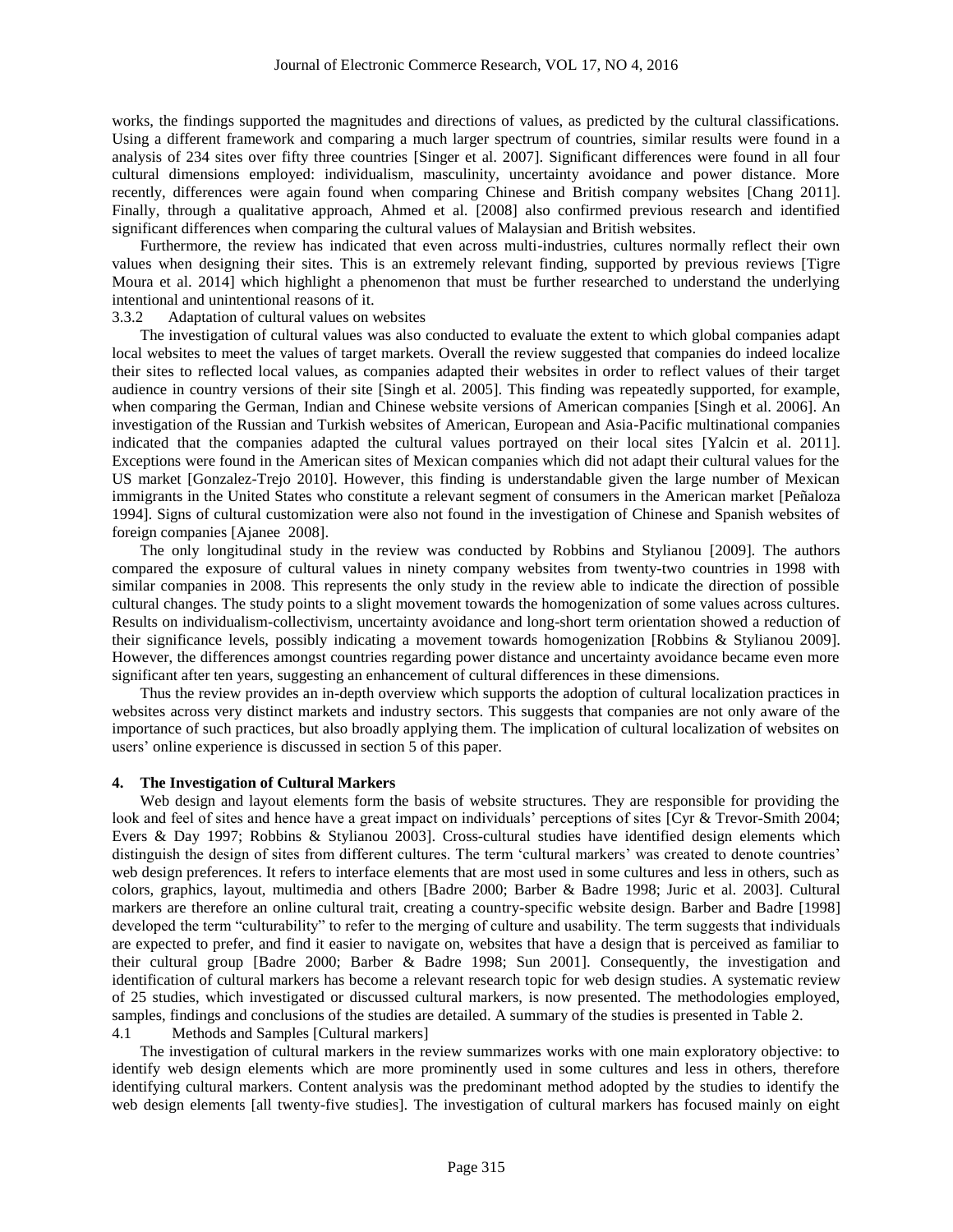categories of evaluation: colors, content-related, graphics, language, layout, multimedia, navigation and symbols. Eleven of the twenty-five studies adopted nominal scales to denote website elements. For this reason, the most common techniques applied to the data to account for significant differences between countries were quantitative methods such as frequency distribution and Chi-square, as shown in Table 2. In addition, seven of the twenty-five studies adopted qualitative methods to interpret the data.

## 4.2 Theoretical Contribution of Findings [Cultural markers]

The review of cultural markers provided insightful theoretical contributions to the understanding of the field. Overall, the most relevant finding refers to the significant differences found among countries regarding web design elements. This supports that countries do indeed have specific preferences for design elements, resultant from their repetitive exposure. However, the underlying reasons for such patterns still lack understanding, and it was not found in the review a study that addressed such question, thus representing the most important research gap resultant from the investigation of cultural markers.

Cultural markers were identified in all categories of analysis: language [Mushtaha & De Troyer 2009], layout [Snelders et al. 2011], symbols [Cyr & Trevor-Smith 2004], animation [Cyr & Trevor-Smith 2004; Würtz 2005] content and structure, navigation [Juric et al. 2003; Lo & Gong 2005; Robbins & Stylianou 2003], colors [Callahan 2006; Cyr et al. 2010; Lo & Gong 2005], information organization and images [Callahan 2006]. The main cultural dimensions related to cultural markers were uncertainty avoidance and high-low context. Würtz [2005] and Khanum et al. [2012], suggest that high uncertainty avoidance and high context cultures tend to have greater use of animation and easier navigability on the sites. Callahan [2006] also suggests that uncertainty avoidance is correlated with the use of animation and graphical art, and a greater ease of use of the site. The only longitudinal study revealed that cultural markers change over time. A comparison of different versions in time of the same website indicated that the most recent versions of sites presented new cultural markers, while others disappeared and some still remained. Consequently, the study revealed that cultural markers are not static, and change according to new technological development which enables new web design trends [Mushtaha & Troyer 2009]. In contrast with older versions, more recent sites tended to portray more text, fewer colors and more multimedia features such as sound and animation [Mushtaha & Troyer 2009].

Finally, the review also suggests that cultural markers vary not only among cultures but also according to the communication needs and specificities of different industry sectors [Barber & Badre 1998; Mushtaha & Troyer 2009]. As an example, travel websites frequently use heavy graphics and travel icons such as skis and maps while business sites commonly focus on logos with a more conservative design. For this reason, the development of website designs for target audiences should not only be country- or culturally-based, but also industry-specific [Barber & Badre 1998]. Moreover, these findings are also pertinent to the emerging use of emoticons and other cultural markers in social media around the world.

### **5. Influence of Culture on Users' Perceptions of Online Stimuli**

Here a systematic review is presented of 27 studies related to the effectiveness of website localization and the influence of culture on users' perceptions online. A summary of the studies is provided in Table 3.

5.1 Analysis [Perception of web stimuli]

The investigation of the influence of culture on users' perceptions of online stimuli initially started with a focus on web design [Evers & Day 1997; Fink & Laupase 2000; Simon 2001]. Over the years, the scope was extended to encompass users' perceptions of web content [Chau et al. 2002], website quality expectations [Tsikriktsis 2002], usability and performance [Fang & Rau 2003; Hall, Jong & Steehouder 2004], trust, e-loyalty, satisfaction [Cyr et al. 2005], ease of use [Faiola & Matei 2005], attitude toward the site [Singh et al. 2006] and purchase intention [Singh et al. 2004], among other elements of investigation.

5.2 Methodology and Samples [Perception of web stimuli]

The most common methods adopted in the studies were surveys and experiments. The only exception was Cyr et al. [2005] who also conducted interviews. For this reason, statistical techniques to test for significant mean differences across groups, such as Mann-Whitney U test, t-test, ANOVA and MANOVA, were predominant. Student sampling was used in sixteen of the twenty-seven studies, which limits the generalizability of findings. Americans [eleven occurrences] and Chinese [thirteen occurrences] represented the most frequent samples. Only five studies developed experimental websites [Badre 2000; Faiola & Matei 2005; Luna, Peracchio, & Juan 2003; Petrie, Power, & Song 2009; Snelders et al. 2011], and two manipulated existing sites [Baack & Singh 2007; Cyr et al. 2010]. All other studies adopted existing sites. The implications of using existing sites for participant evaluations are discussed in the conclusion of this section.

5.3 Theoretical Contribution of Findings [Perception of web stimuli]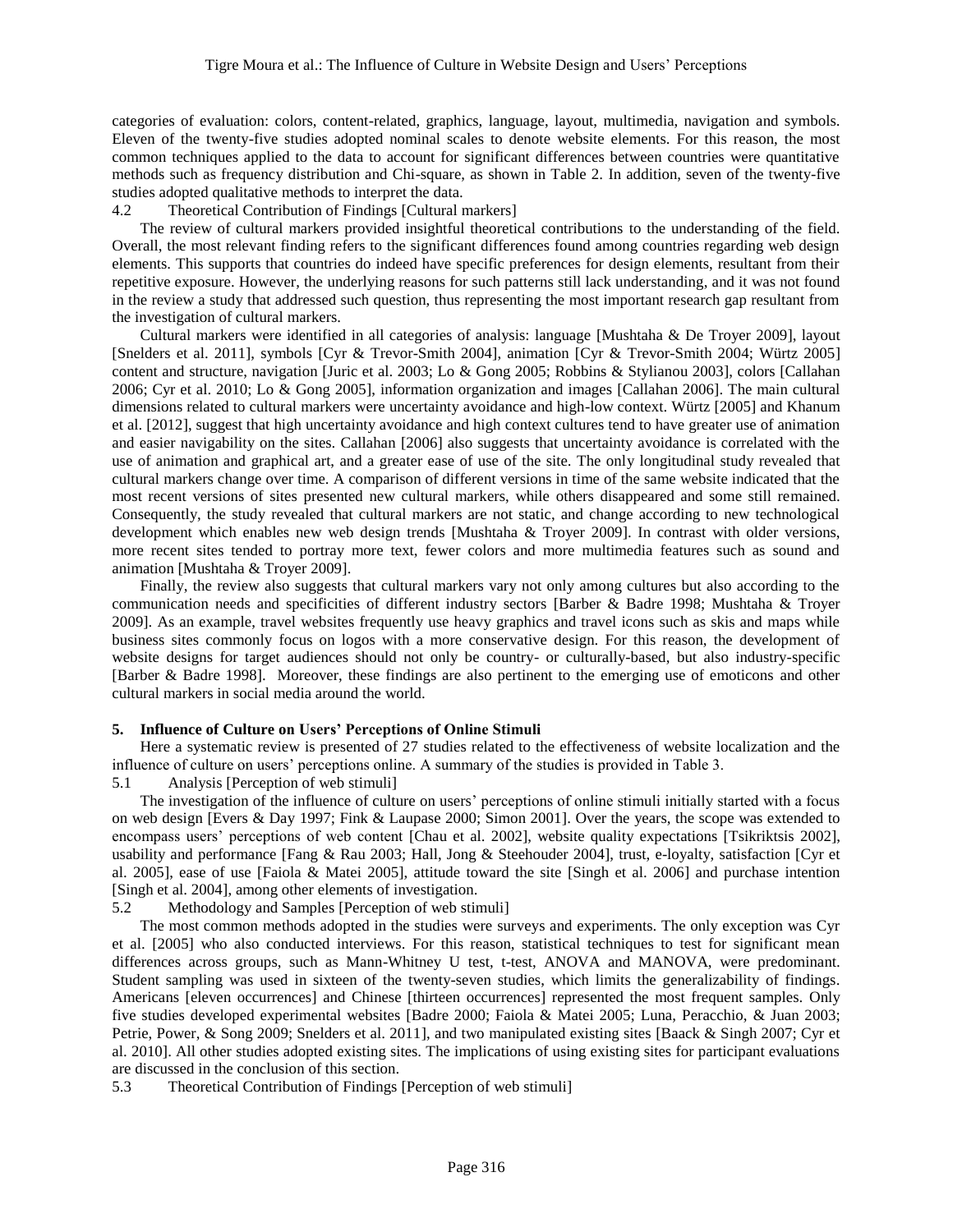The analysis of the studies suggests two main theoretical contributions, which are complementary. First, culture plays a major role in users' perceptions of web stimuli, and therefore, perceptions tend to be significantly different across cultures of the same stimuli. Second, users tend to generate more positive perceptions towards web content that is tailored to or portrays elements of their own culture, in comparison with websites that are not culturally adapted. This reinforces immensely the importance of cultural adaption of website design elements [cultural markers] and web content [cultural values]. In fact, if companies are looking to make a business case for culturally adapting their digital media, then the studies in this category can provide rich justification.

Overall, the results of the investigation of the effects of website customizations on users' perceptions are very encouraging. Website localization impacted positively users' attitudes towards the site [Singh et al. 2004], purchase intention [Luna et al. 2002], time spent on the site [Barber & Badre 1998], satisfaction [Cyr et al. 2005], trust and eloyalty [Cyr 2008; Cyr & Bonanni 2005], and intention to revisit the site [Luna et al. 2002]. Due to the complexity of findings, a summary is presented next according to elements of investigation of the studies:

a) Attitude toward the site

In experimental contexts, four different studies involving participants from Italy, the United States, India, China, Germany, the Netherlands, Switzerland, Taiwan and Spain, revealed that subjects had a significantly more positive attitude towards sites that were highly culturally adapted to their culture [Singh et al. 2004; Singh et al. 2006; Baack & Singh 2007; Gevorgyan & Manucharova 2009]. Finally, Snelders et al. [2011] identified that the customization of cultural markers also leads to a participants' greater attitude towards a site. The study was conducted with German and Spanish participants.

b) Cultural adaptation

The investigation of cultural adaptation refers to the extent to which individuals can identify cultural customization in sites. Two papers addressed this issue, with contradictory results: Singh et al. [2006] indicated that respondents from Germany, China and India ranked more highly the cultural adaptation of highly adapted sites; while Baack and Singh [2007], in an experimental context, concluded that Taiwanese participants did not notice the cultural adaptation, but ranked the adapted website more positively.

c) Ease of navigation

Four studies indicated that the cultural localization of websites enhances the participants' ease of navigation. The experiments involved subjects from Italy, India, China, the Netherlands, Switzerland, Spain, the United States, Germany and Taiwan [Baack & Singh 2007; Faiola & Matei 2005; Singh et al. 2004; Singh et al. 2006]. Peikari [2010], however, found no significant difference between Iranians and Malaysians in terms of ease of navigation or ease of use and Cyr et al. [2005] contradicted previous works by indicating that Canadians, Germans and Japanese find it easier to navigate on foreign versions of company websites than on their local version sites. At last, Petrie et al. [2009] revealed that language and culture play a role when it comes to preferences for the navigation layout of websites.

d) Online Trust

Cyr et al. [2005] found no significant difference on the level of online trust of German, Japanese, Canadian and American subjects towards local and foreign versions of a site. However, Cyr [2008] contradicted previous findings and showed that Japanese respondents had the highest trust scores across a sample of eight countries, including low uncertainty countries such as India, Canada, and the USA. Peikari [2010] also identified significant online trust differences, as Iranian subjects had higher trust in security elements of a site than Malaysians. Snelders et al. [2011] concluded, from a comparison of Spanish and German participants, that the localization of cultural markers leads to a greater trust towards the site. Finally, color appeal, vendor familiarity and security signs for the site were identified as key factors affecting online trust [Cyr et al. 2005; Cyr et al. 2010].

e) Presentation of information

Singh et al. [2004], Singh et al. [2006] and Baack and Singh [2007] concluded that, overall, respondents tend to have more positive perceptions of the presentation of information in websites with higher cultural adaptation. However, while comparing the perception of Iranian and Malaysian respondents, Peikari [2010] found no significant difference in their perception of information presentation.

f) Purchase intention

Purchase intention was significantly higher when individuals from India, China, the Netherlands, Switzerland, Spain, Germany, and Taiwan were exposed to highly culturally adapted websites [Singh et al. 2004; Singh et al. 2006; Baack & Singh 2007]. Purchase intention was also revealed to be highly influenced by the information presentation and ease of use of sites [Peikari 2010].

g) Satisfaction

Simon [2001] identified significant differences in satisfaction levels, after individuals from distinct cultures were exposed to similar websites. Comparing the perceptions of German, Canadian and Chinese respondents, Cyr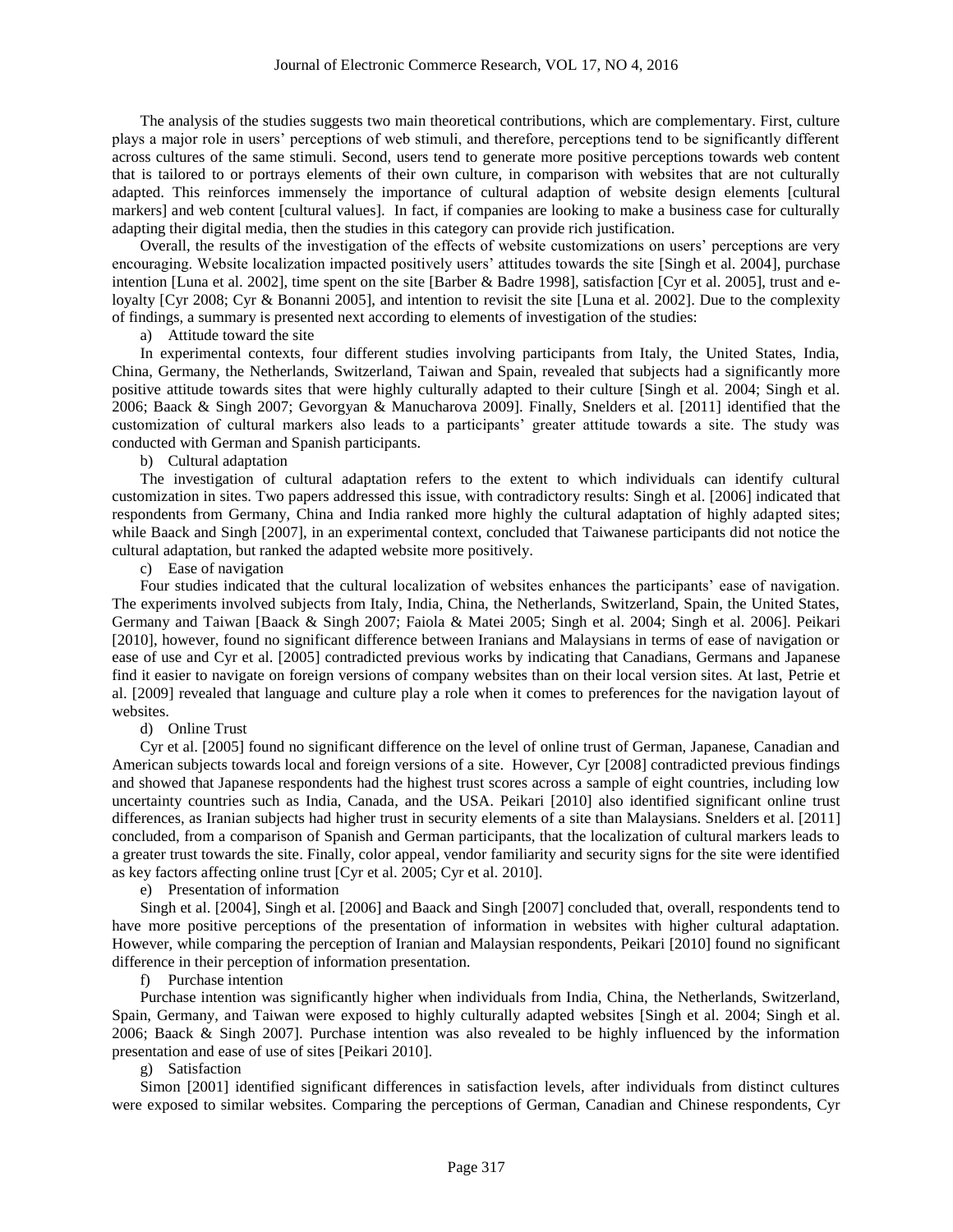[2008] also concluded that information design, navigation design, and visual design are significantly related to satisfaction. Cyr et al. [2010] supported this finding, adding that color appeal is also a significant determinant of satisfaction. Cyr et al. [2005], however, found no significant influence of culture on satisfaction, when comparing German, Canadian and American subjects.

h) Website design

Badre [2000] revealed that the localization of cultural markers led Italian subjects to develop a more positive evaluation of the sites' design and color. Fink and Laupase [2000], however, found that Malaysian and Australian participants rated more positively the design of sites which were incongruent to their culture. Finally, Cyr et al. [2005] found no significant difference in the perception of design amongst Americans, Canadians and Germans concerning local and foreign sites.

i) Web page viewing patterns

Dong and Lee [2008] investigated the web page viewing patterns of Chinese, Koreans and Americans using eye-tracking techniques. The authors conducted an experiment with eye-tracking devices, and the results indicated significant differences in viewing patterns of a webpage across the cultural groups.

j) Website quality

Tsikriktsis [2002] conducted a survey and concluded that culture does play a role in website quality expectations. Specifically, the dimensions of masculinity and long-term orientation were shown to impact most significantly on website quality expectation. A limitation of this study, however, is the fact that the analysis combined respondents from different countries in clusters, discarding cultural differences across countries of the same cluster [e.g. North America, South America, Western Europe, Eastern Europe and Southern Europe].

k) Willingness to travel

Tigre Moura et al. [2014] conducted the only work which has clearly addressed the issue of cultural localization in a context of when users had a hedonic motivation towards the site. Through an experiment and the development of an experimental website with different levels of cultural localization, it was found that the less culturally congruent site triggered a higher willingness to travel to the destination when compared to the culturally localized website. This raised an important debate over the effectiveness of cultural localization in relation to user's motivation towards the site. This issue is further commented on in the conclusion and future research section of this paper.

## **6. Discussion and Implications**

The systematic review presented in this paper provides an up-to-date insight of over fifteen years of research related to culture, web design and the effects of cultural localization of websites. Overall, the review indicates that cultural values of countries are naturally reflected on websites and that countries have specific web design elements which are particular to these markets. This review also highlights an important transition between traditional media and the digital media. For example, past work on television and print media has highlighted the role of cultural values in advertising [Caillat & Mueler 1996; Cho et al. 1999; Cutler & Javalgi 1992; Mueller 1987]; and this review-piece highlights that that role of culture continues to be important even in the relatively new digital media. In fact, this review of website cultural adaptation can be extended to new forms and interfaces of digital communications such as mobile interfaces, kiosks, and video games. Perhaps both academia and the managerial community may find this review beneficial when exploring how to extrapolate the findings of website cultural adaptation to emerging user interfaces, whether it is the car navigation systems or elaborate video games or mobile applications. This review could also be a fertile ground for social media researchers to adapt findings to social media messaging and communication style, use of emoticons, and the user-interface design elements that may enhance user engagement on social media channels.

Furthermore, the review supports that the localization of both cultural values and cultural markers enhances the cultural congruity between the website and the users' cultural profile. Consequently, high cultural congruity tends to influence users' perceptions positively, allowing a greater evaluation of multiple aspects of the site, such as the attitude toward the site, navigability, online trust and the overall presentation of information. This reinforces findings from a previous review over a similar topic provided by Vyncke and Brengman, 2010. However, our review also highlights an important gap relating the lack of studies that used simulations or experimental sites, with appropriate controls, to isolate the impact of incremental levels of cultural adaptation on online user's perceptions. Research using experimental websites or simulations can help marketers decide what level of cultural adaptation might be best suited for a specific target market or consumer group. Such investigations can also help marketers optimize their localization budgets and thus effectively allocate their marketing resources. But overall this review highlights the efficiency of the cultural localization of websites and the strategic need for managers to apply cultural localization practices to websites which communicate to specific cultural groups. Despite the time and financial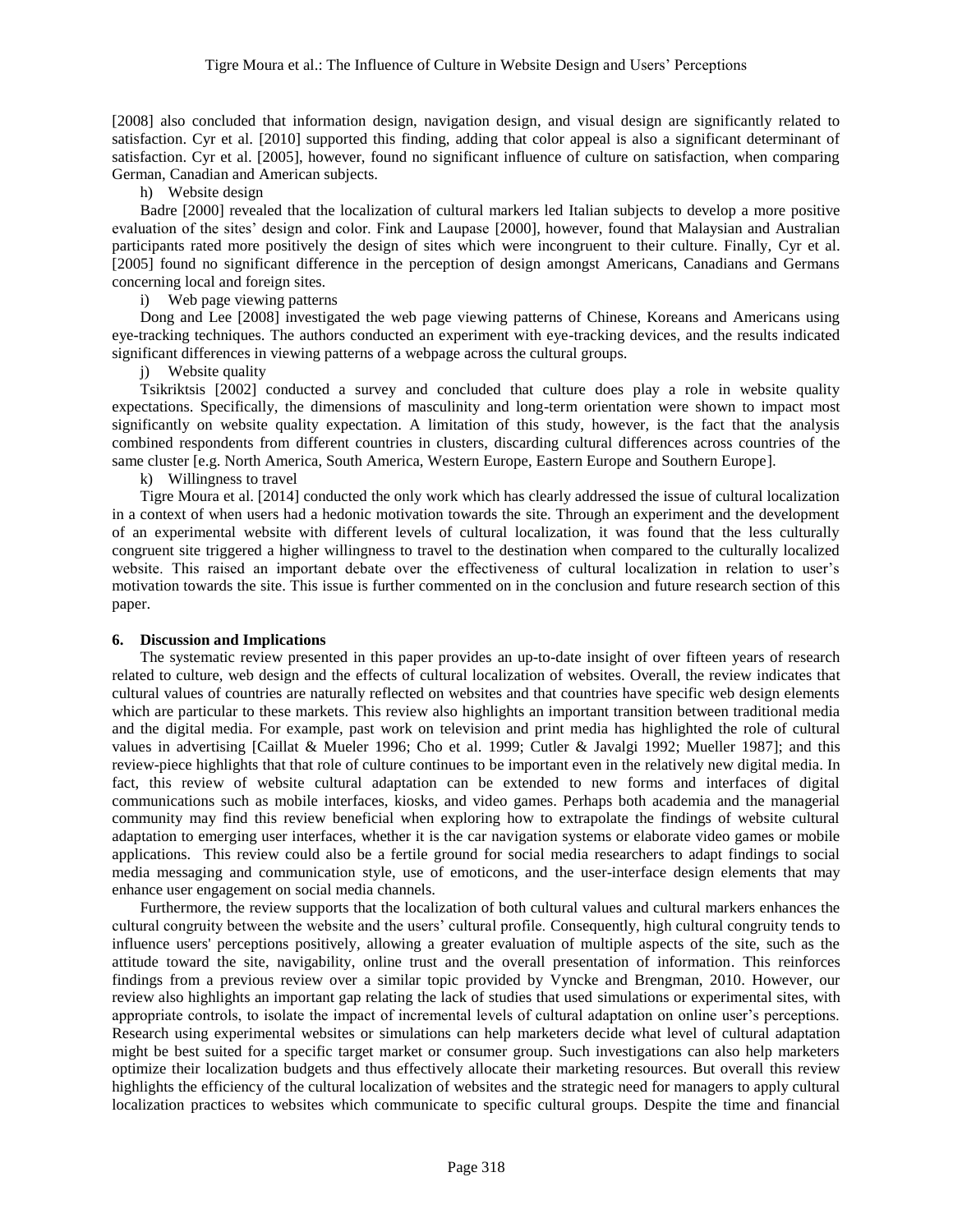effort needed to localize a website, the review suggests that, especially in competitive markets, managers must apply such efforts as it leads to an overall enhancement in users' perceptions towards the site and online experience.

However, managers must also be aware of the implications that the users' motivations towards the website may have on the effectiveness of cultural customization. As indicated by the study of Tigre Moura et al. [2014], in industry contexts where users have a hedonic rather than utilitarian motivation, such practices may not be as effective. Thus, it may be beneficial for marketers to first understand their end-user's cultural expectations then leverage those findings to optimize their localization efforts. In fact, Singh [2012] suggest a global online consumer segmentation model that leverages user's global and national identity to optimize localization efforts.

In conclusion, global digital media is constantly evolving and new forms of interfaces and interactive elements are being added. We hope this systematic review would help researchers identify and extrapolate website localization features to emerging digital interfaces. Managers may benefit by understanding how to effectively localize and measure their digital media user interfaces and communications. In the next section we provide several areas for future research and also highlight some limitations of the present studies.

#### **7. Limitations and Future Research Directions**

The review has also presented a few limitations and various future research directions. First, the over-use of corporate websites as samples for investigation represents a limitation. Although enhancing the suitability of findings to the industry, future studies should encompass other industry contexts, such as tourism and educational institutions, which trigger a more hedonic motivation from users towards websites. This will extend the understanding of the effects of cultural localization of websites.

Regarding the investigation of cultural markers, future studies could focus on understanding the underlying principles that predispose a culture to choose certain specific design elements more frequently than others, and not only on identifying cultural markers. This will result in direct web design implications. This could include websites from different industries to enlighten the understanding of the signifiers and signified displayed on industry specific websites through the manipulation of cultural markers. Also, future studies could address users' interpretations of the signified induced by such cultural markers; this is vital to avoid cultural misunderstandings.

From a methodological perspective, and concerning the investigation of the users' perceptions of online stimuli, only five studies used experimental sites [Badre 2000; Faiola & Matei 2005; Luna et al. 2003; Petrie et al. 2009; Snelders et al. 2011] and two studies adapted existing sites [Baack & Singh 2007; Cyr et al. 2010]. All other studies used existing sites. Experiments using existing sites must control for a great number of variables which may affect participants' perceptions, including, for example, the respondents' existing perceptions of the company. None of the studies using existing sites did so.

Furthermore, studies failed to measure other variables which could also moderate or mediate the perception of the sites. For example, studies which developed experimental websites did not measure for trust or include it as a covariate to account for unexplained variance. Trust is an important predictor factor for purchase intention [Grabner-Kräuter & Kaluscha 2003; Kim et al. 2008], and must be included in studies in which purchase intention or other behavioral intentions are measured. Another important factor moderating the perception of products, advertising messages, brands and companies is involvement [Petty et al. 1983]. An individual's involvement with a product and message affects their perception and interpretation of a product's image [Johar & Sirgy 1991; Osgood & Tannenbaum 1955].

Another area for future research pertains to the lack of evidence of how website localization actually impacts performance metrics such as number of page views, sales and other financial metrics. One of the likely challenges to associate website localization to performance metrics is that there are several intervening variables [web design, SEO, branding] that have to be controlled to isolate the impact of website localization on actual performance metrics. However, we have seen studies which have used experimental design to assess the impact of website cultural customization on attitudinal measures such as trust, branding and purchase intention [e.g. Bartikowski & Singh 2014]. Perhaps future studies may explore impact of localization on emerging digital media applications where performance metrics can be adequately captured, without controlling for a litany of variables. For example, future studies can assess the impact of culturally consistent versus culturally neutral social media posts and measure the number of views, tweets, retweets and other social media metrics.

 Finally, based on our analysis we did not find past studies that have used the GLOBE cultural value framework to guide systematic analysis of website localization. Thus, perhaps it may be fruitful for future researchers to assess the application of GLOBE dimensions to study website localization. It will also help to analyze if the addition of GLOBE dimensions helps to complement or supplement cultural dimensions of Hofstede and others that have been applied in past website localization research.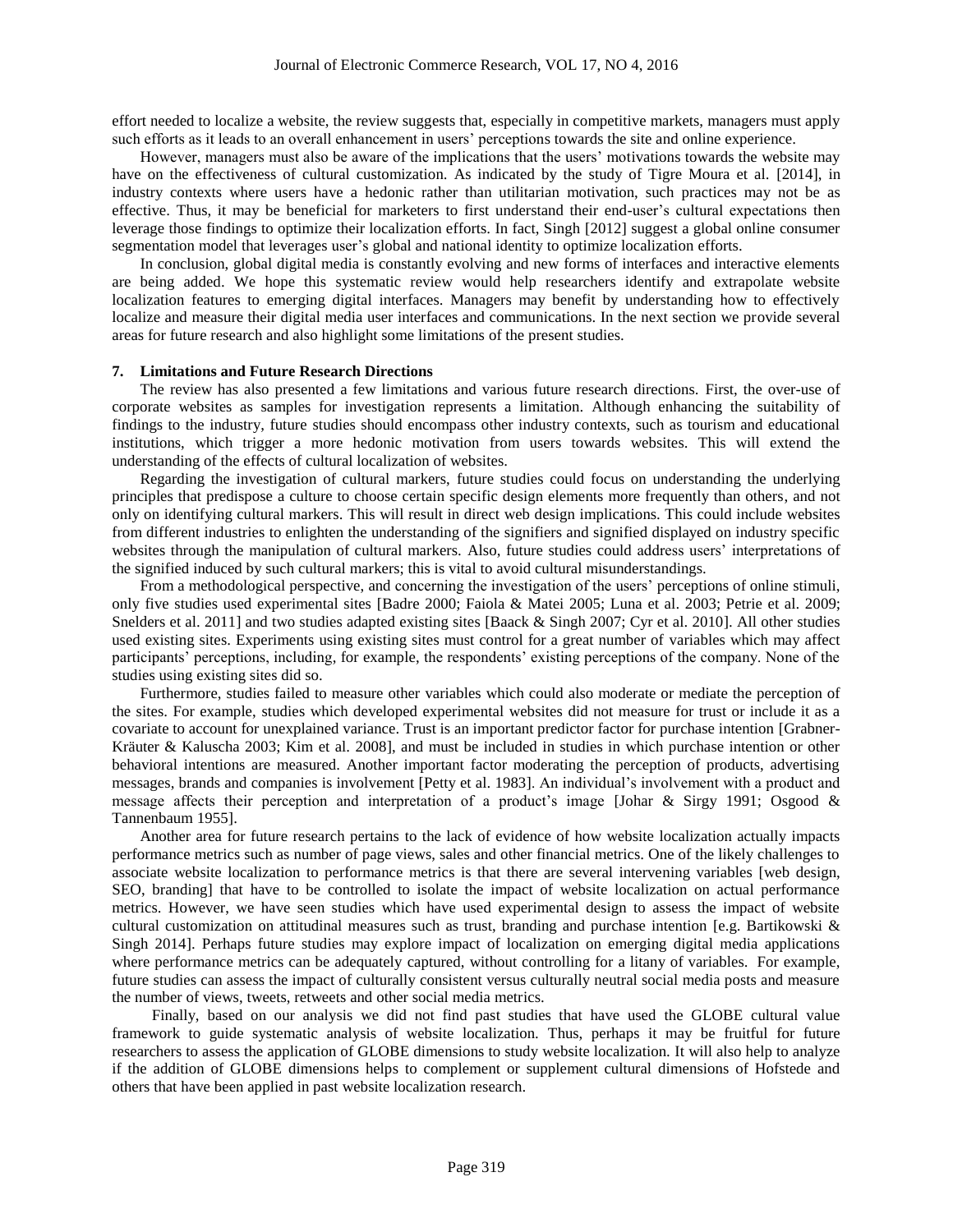#### **REFERENCES**

- Ahmed, T., Mouratidis, H., and Preston, D. "Website Design and Localization: A Comparison of Malaysia and Britain", *International Journal of Cyber Society and Education,* 1,1, 3-16, 2008.
- Ajanee, J. N. "Cultural Customization: An Analysis Of Chinese And Spanish B2C Web Sites", International Business & Economics Research Journal, 7, 12, 87-96, 2008.
- Aladwani, A. M. "A Cross-Cultural Comparison of Kuwaiti and British Citizens' Views of e-government Interface quality". Government Information Quarterly, 30, 1, 74-86, 2013.
- Baack, D. W., and Singh, N. "Culture and Web Communications", Journal of Business Research, 60, 3, 181-188, 2007.
- Badre, A. "Effects of Cross-cultural Interface Design Orientation on World Wide Web User Performance" [Technical Report]: Georgia Institute of Technology, 2000.
- Barber, W., and Badre, A. "Culturability: The Merging of Culture and Usability", paper presented at the 4th Conference on Human Factors and the Web, Basking Ridge NJ, 1998.
- Bartikowski, B., and Singh, N. "Should All Firms Adapt Websites to International Audiences?". Journal of Business Research, 67, 3, 246-252, 2014.
- Baskerville, R. F. "Hofstede Never Studied Culture", Accounting, Organizations and Society, 28, 1, 1-14, 2003.
- Burgmann, I., Kitchen, P. J., & Williams, R. "Does Culture Matter on the Web?". Marketing Intelligence & Planning, 24, 1, 62-76, 2006.
- Caillat, Z., and Mueller, B. "Observations: The Influence of Culture on American and British Advertising: An Exploratory Comparison of Beer Advertising", Journal of Advertising Research, 36, 3, 79-88, 1996.
- Calabrese, A., Capece, G., Di Pillo, F., & Martino, F. "Cultural Adaptation of Web Design Services as Critical Success Factor for Business Excellence: A Cross-cultural Study of Portuguese, Brazilian, Angolan and Macanese Web Sites". Cross Cultural Management: An International Journal, 21, 2, 172-190, 2014.
- Callahan, E. "Cultural Similarities and Differences in the Design of University Web Sites", Journal of Computer-Mediated Communication, 11, 239-273, 2005.
- Chang, H.-J. "Multinationals on the web: Cultural Similarities and Differences in English-Language and Chineselanguage Website Designs", Journal of the American Society for Information Science and Technology, 62, 6, 1105-1117, 2011.
- Chao, M. C. H., Singh, N., Hsu, C. C. V., Chen, Y. N., and Chao, J. "Web Site Localization in the Chinese Market". Journal of Electronic Commerce Research, 13, 1, 2012.
- Chau, P. Y. K., Cole, M., Massey, A. P., Montoya-Weiss, M., and O'Keefe, R. M. "Cultural Differences in the Online Behavior of Consumers", Commun. ACM, 45, 10, 138-143, 2002.
- Chiu, W. H., Chu, L. S., Lin, P. K., Chi, H. R., and Chiu, H. N. "Comparing Cultural Differences in Trading Website Management Between Mainland China and Taiwan". In Service Systems and Service Management [ICSSSM], 2012 9th International Conference on [pp. 431-434]. IEEE., 2012.
- Cho, B., Kwon, U., Gentry, J. W., Jun, S., and Kropp, F. "Cultural Values Reflected in Theme and Execution: A Comparative Study of U.S. and Korean Television Commercials", Journal of Advertising, 28, 4, 59-73, 1999.
- Cho, C.-H., and Cheon, H. J. "Cross-cultural Comparisons of Interactivity on Corporate Web Sites", Journal of Advertising, 34, 99-115, 2005.
- Chun, W., Singh, N., Sobh, R., and Benmamoun, M. "A Comparative Analysis of Arab and US Cultural Values on the Web". Journal of Global Marketing, [ahead-of-print], 1-14, 2015.
- Cutler, B. D., and Javalgi, R. G. "A Cross-Cultural Analysis of the Visual Components of Print Advertising: The United States and The European Community", Journal of Advertising Research, 32, 1, 71-80, 1992.
- Cyr, D. "Modeling Web Site Design Across Cultures: Relationships to Trust, Satisfaction, and E-Loyalty", Journal of Management Information Systems, 24, 47-72, 2008.
- Cyr, D. Website Design, Trust and Culture: An Eight Country Investigation, paper presented at the Seventh Annual Workshop on HCI Research in MIS, Paris, available at: http://beedie.ca/files/PDF/research/workingpapers/mis/Cyr\_Website\_Design\_Abstract.pdf, 2008.
- Cyr, D., and Bonanni, C. "Gender and Website Design in e-Business", Int. J. Electronic Business, 3, 6. 2005.
- Cyr, D., Bonanni, C., Bowes, J., and Ilsever, J. "Beyond Trust: Web Site Design Preferences Across Cultures", Journal of Global Information Management, 13, 4, 25-54, 2005.
- Cyr, D., Head, M., and Larios, H. "Colour Appeal in Website Design Within and Across Cultures: A Multi-Method Evaluation", International journal of human-computer studies, 68, 1–2, 1-21, 2010.
- Cyr, D., and Trevor-Smith, H. "Localization of Web Design: An Empirical Comparison of German, Japanese, and United States Web Site Characteristics", Journal of the American Society for Information Science & Technology, 55, 13, 1199-1208, 2004.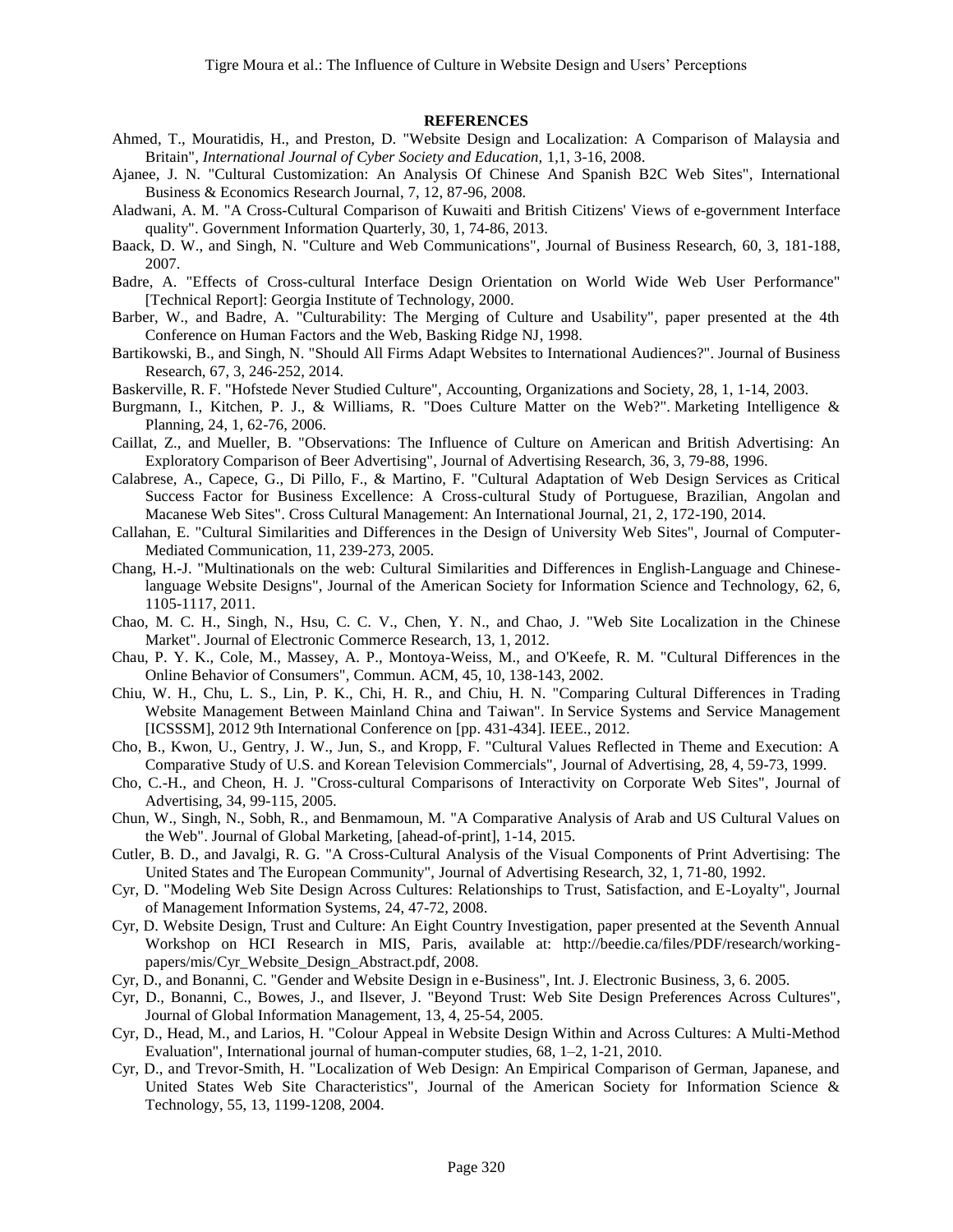- Dong, Y., and Lee, K.-P. "A Cross-Cultural Comparative Study of Users' Perceptions of a Webpage: With a Focus on the Cognitive Styles of Chinese, Koreans and Americans", International Journal of Design, 2, 2, 19-30, 2008.
- Esselink, B. "The Evolution of Localization", in Pym, A., Perekrestenko, A. and Starink, B. [Eds.], Translation Technology and its Teaching, Universitat Rovira i Virgili, Tarragona, Spain, pp. 21-29, 2006.
- Evers, V., and Day, D. "The Role of Culture in Interface Acceptance", in Howard, S., Hammond, J., and Lindegaard, G. [Eds], Human Computer Interaction. Chapman and Hall, London, pp. 260- 267, 1997.
- Faiola, A., Ho, C.-C., Tarrant, M. D., and MacDorman, K. F. "The Aesthetic Dimensions of U.S. and South Korean Responses to Web Home Pages: A Cross-Cultural Comparison", International Journal of Human-Computer Interaction, 27, 2, 131-150, 2011.
- Faiola, A., and Matei, S. A. "Cultural Cognitive Style and Web Design: Beyond a Behavioral Inquiry into Computer-Mediated Communication", Journal of Computer-Mediated Communication, 11, 1, 375-394, 2005.
- Fang, X., and Rau, P.-L. P. "Culture Differences in Design of Portal Sites", Ergonomics, 46, 1-3, 242-254, 2003.
- Fernandez, D. R., Carlson, D. S., Stepina, L. S., and Nicholson, J. D. "Hofstede's Country Classification 25 years later", The Journal of Social Phsychology, 137, 1, 43-54, 1997.
- Fink, D., and Laupase, R. "Perceptions of Web Site Design Characteristics: A Malaysian/Australian Comparison", Internet Research, 10, 1, 44, 2000.
- Fletcher, R. "The Impact of Culture on Web Site Content, Design, and Structure: An International and a Multicultural Perspective". Journal of communication management, 10, 3, 259-273, 2006.
- Fu, C. S., & Wu, W. Y. "The Means-end Cognitions of Web Advertising: A Cross-cultural Comparison". Online Information Review, 34, 5, 686-703, 2010.
- Gevorgyan, G., and Manucharova, N. "Does Culturally Adapted Online Communication Work? A Study of American and Chinese Internet Users' Attitudes and Preferences Toward Culturally Customized Web Design Elements", Journal of Computer-Mediated Communication, 14, 2, 393-413, 2009.
- Gong, W. "National Culture and Global Diffusion of Business-to-Consumer e-Commerce". Cross Cultural Management: An International Journal, 16, 1, 83-101, 2009.
- Gong, W., Stump, R. L., and Li, Z. G. "Global Use and Access of Social Networking Web Sites: A National Culture Perspective". Journal of Research in Interactive Marketing, 8, 1, 37-55, 2014.
- Gonzalez-Trejo, E. S. "Do Mexican Companies Culturally Adapt Their Websites?" Journal of Promotion Management, 16, 4, 480-493, 2010.
- Govers, R., & Go, F. M. "Projected Destination Image Online: Website Content Analysis of Pictures and Text". Information Technology & Tourism, 7, 2, 73-89, 2004.
- Gould, E. W., Zakaria, N., and Yusof, S. A. M. "Applying Culture to Website Design: A Comparison of Malaysian and US Websites", Paper Presented at the Proceedings of IEEE Professional Communication Society International Professional Communication Conference and Proceedings of the 18th Annual ACM International Conference on Computer Documentation: Technology \& Teamwork, 2000.
- Goyal, N., Miner, W., & Nawathe, N. "Cultural Differences Across Governmental Website Design". In Proceedings of the 4th International Conference on Intercultural Collaboration , 49-152. ACM, 2012.
- Grabner-Kräuter, S., and Kaluscha, E. A. "Empirical Research in on-line Trust: A Review and Critical Assessment", International journal of human-computer studies, 58, 6, 783-812, 2003.
- Gudykunst, W. B. Bridging Differences: Effective Intergroup Communication. [3rd edition ed.]: Sage Publications, Thousand Oaks, 1998.
- Hall, M., Jong, M. d., and Steehouder, M. "Cultural Differences and Usability Evaluation: Individualistic and Collectivistic Participants Compared", Technical Communication, 51, 489-503, 2004.
- Hermeking, M. "Culture and Internet Consumption: Contributions from Cross‐Cultural Marketing and Advertising Research". Journal of Computer‐Mediated Communication, 11, 1, 192-216, 2005.
- Hofstede, G., and Hofstede, G. Cultures and Organizations: Software of the Mind [2 edition ed.]: McGraw-Hill, 2005.
- Holland, J., and Menzel Baker, S. "Customer Participation in Creating Site Brand Loyalty", Journal of Interactive Marketing, 15, 4, 34-45, 2001.
- Jarvenpaa, S. L., Tractinsky, N., and Saarinen, L. "Consumer Trust in an Internet Store: A Cross-Cultural Validation", Journal of Computer-Mediated Communication, 5, 2, 45-71, 1999.
- Johar, J. S., and Sirgy, M. J. "Value-Expressive versus Utilitarian Advertising Appeals: When and Why to Use Which Appeal", Journal of Advertising, 20, 3, 23-33, 1991.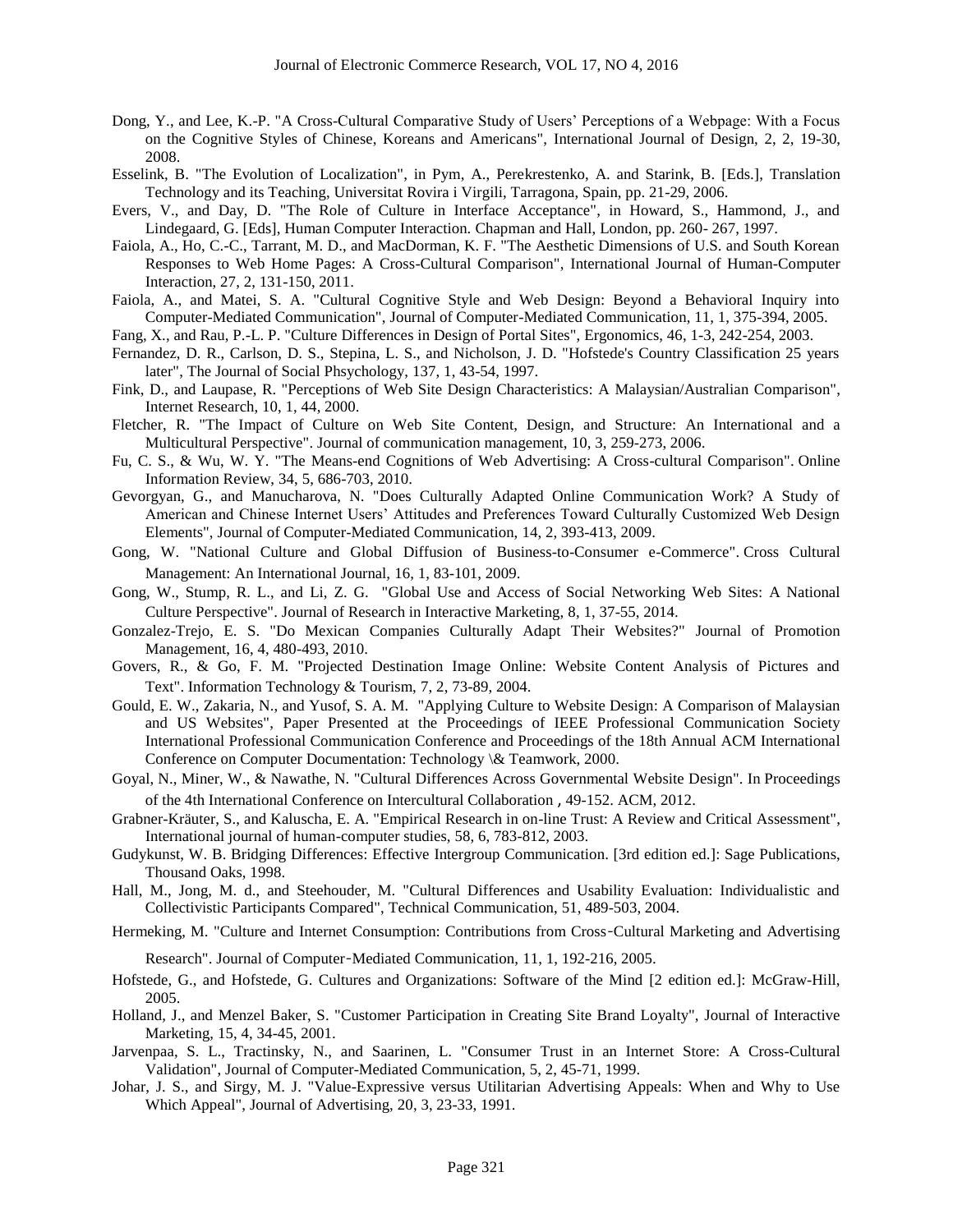- Juric, R., Kim, I., and Kuljis, J. "Cross Cultural Web Design: An Experiences of Developing UK and Korean Cultural Markers", paper presented at the Information Technology Interfaces, 2003. ITI 2003. Proceedings of the 25th International Conference, 16-19 June, 2003.
- Khanum, M. A., Fatima, S., and A.Chaurasia, M. "Arabic Interface Analysis Based on Cultural Markers", International Journal of Computer Science Issues, 9, 1, 2012.
- Khashman, N., and Large, A. "Investigating the Design of Arabic Web Interfaces Using Hofstede's Cultural Dimensions: A Case Study of Government Web Portals". in Proceedings of the Annual Conference of the Canadian Association for Information Science, Montreal, Canada, June 2-4, 2010.
- Khashman, N., and Large, A. "Measuring Cultural Markers in Arabic Government Websites Using Hofstede's Cultural Dimensions", in Marcus, A. [Ed.], Design, User Experience, and Usability. Theory, Methods, Tools and Practice, Vol. 6770, Springer Berlin / Heidelberg, pp. 431-439, 2011.
- Kim, D. J., Ferrin, D. L., and Rao, H. R. "A Trust-Based Consumer Decision-Making Model in Electronic Commerce: The Role of Trust, Perceived Risk, and Their Antecedents", Decision Support Systems, 44, 2, 544-564, 2008.
- Kim, H., Coyle, J. R., and Gould, S. J. "Collectivist and Individualist Influences on Website Design in South Korea and the U.S.: A Cross-Cultural Content Analysis", Journal of Computer-Mediated Communication, 14, 3, 581- 601, 2009.
- Ko, D., Seo, Y., and Jung, S. U. "Examining the Effect of Cultural Congruence, Processing Fluency, and Uncertainty Avoidance in Online Purchase Decisions in the US and Korea". Marketing Letters, 1-14, 2015.
- Law, R., and Wong, J. "Successful Factors For A Travel Web Site: Perceptions Of On-Line Purchasers In Hong Kong", Journal of Hospitality & Amp, 27, 1, 118-124, 2003.
- Li, X., Hess, T. J., McNab, A. L., and Yu, Y. "Culture and Acceptance of Global Web Sites: A Cross-Country Study of the Effects of National Cultural Values on Acceptance of a Personal Web Portal", SIGMIS Database, 40, 4, 49-74, 2009.
- Li, Y.-M., and Yeh, Y.-S. "Increasing Trust in Mobile Commerce Through Design Aesthetics", Computers in Human Behavior, 26, 4, 673-684, 2010.
- Limayem, M., Khalifa, M., and Frini, A. "What Makes Consumers Buy from Internet? A Longitudinal Study of Online Shopping", Systems, Man and Cybernetics, Part A: Systems and Humans, IEEE Transactions on, 30, 4, 421-432, 2000.
- Lituchy, T. R., and Barra, R. A. "International Issues of the Design and Usage of Websites for e-Commerce: Hotel and Airline Examples". Journal of Engineering and Technology Management, 25, 1, 93-111, 2008.
- Lo, B. N., and Gong, P. "Cultural Impact on the Design of e-Commerce Websites: Part I Site Format and Layout", Issues in Information Systems, 6, 2, 182-189, 2005.
- Luna, D., Peracchio, L. A., and Juan, M. D. d. "Cross-Cultural and Cognitive Aspects of Web Site Navigation", Journal of the Academy of Marketing Science, 30, 4, 397-410, 2002.
- Marcus, A., and Gould, E. W. "Crosscurrents: Cultural Dimensions and Global Web User-Interface Design", Interactions, 7, 4, 32-46, 2000.
- Marcus, A., and Gould, E. W. "Cultural Dimensions and Global Web User-Interface Design: What? So What? Now What?", Paper Presented at the 6th Conference on Human Factors and the Web, Austin, Texas, 2000.
- Mousavi, M., and Khajeheian, D. "Assessing the Consistency of the Design of Iranian Websites with Cultural Characteristics of their Target Users: An Investigation of the Hofstede Model". Information Management & Business Review, 4, 6, 2012.
- Mueller, B. "Reflections of Culture: An Analysis of Japanese and American Advertising Appeals", Journal of Advertising Research, 27, 3, 51-59, 1987.
- Mushtaha, A., and Troyer, O. D. "Cross-Culture and Website Design: Cultural Movements and Settled Cultural Variables", in Aykin, N. [Ed.] Internationalization, Design and Global Development, Springer: Berlin / Heidelberg, pp. 69-78, 2009.
- Nacar, R., and Burnaz, S. "A Cultural Content Analysis of Multinational Companies' Web Sites". Qualitative Market Research: An International Journal, 14, 3, 274-288, 2011.
- Nakata, C. Beyond Hofstede Cultural Frameworks for Global Marketing and Management, Palgrave Macmillan, 2009.
- Okazaki, S., and Rivas, J. A. "A Content Analysis of Multinationals' Web Communication Strategies: Cross-Cultural Research Framework and Pre-Testing", Internet research: Electronic Networking Applications and Policy, 12, 5, 380-390, 2002.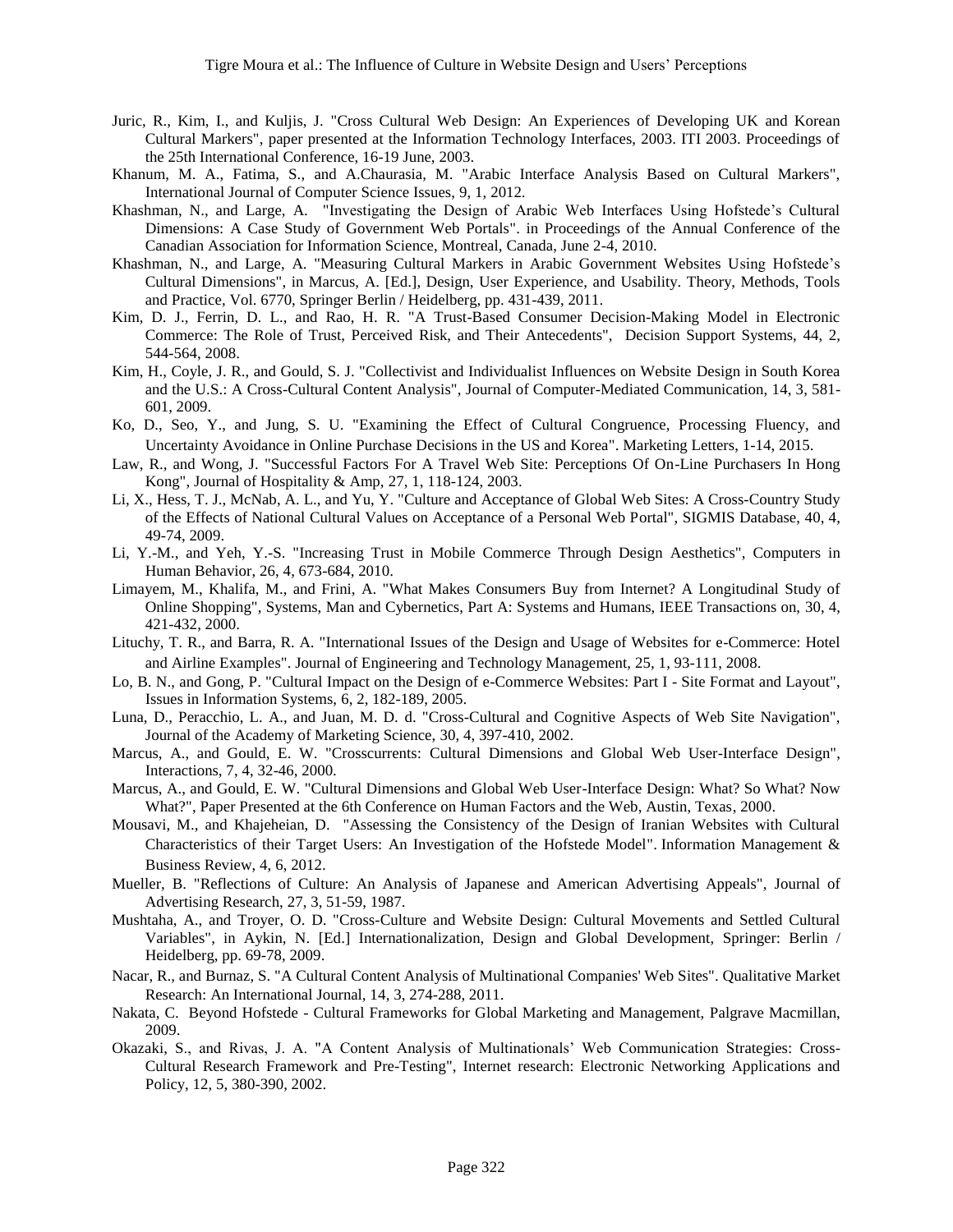- Okazaki, S. "Does Culture Matter?: Identifying Cross‐national Dimensions in Japanese Multinationals' Product‐ based Websites". Electronic Markets, 14, 1, 58-69, 2004.
- Osgood, C. E., and Tannenbaum, P. H. "The Principle of Congruity in the Prediction of Attitude Change", Psychological Review, 62, 1, 42-55, 1955.
- Peikari, H. R. "Does Nationality Matter in the B2C Environment? Results from a Two Nation Study", in Tenreiro de Magalhães, S., Jahankhani, H., and Hessami, A. G., [Eds.], Global Security, Safety, and Sustainability, Vol. 92, Springer, Berlin Heidelberg, pp. 149-159, 2010.
- Peñaloza, L. "Atravesando Fronteras/Border Crossings: A Critical Ethnographic Exploration of the Consumer Acculturation of Mexican Immigrants", Journal of Consumer Research, 21, 1, 32-54, 1994.
- Petrie, H., Power, C., and Song, W. "Internationalization and Localization of Websites: Navigation in English Language and Chinese Language Sites", in Aykin, N., Internationalization, Design and Global Development, Springer, Berlin / Heidelberg, pp. 293-300, 2009.
- Petty, R. E., Cacioppo, J. T., and Schumann, D. "Central and Peripheral Routes to Advertising Effectiveness: The Moderating Role of Involvement", Journal of Consumer Research, 10, 2, 135-146, 1983.
- Poddar, A., Donthu, N., and Wei, Y. "Web site Customer Orientations, Web site Quality, and Purchase Intentions: The Role of Web Site Personality", Journal of Business Research, 62, 4, 441-450, 2009.
- Pollach, I. "The Readership of Corporate Websites: A Cross Cultrual Study", Journal of Business Communication, 48, 1, 27-53, 2011.
- Pollay, R. W. "Measuring the Cultural Values Manifest in Advertising", Current Issues & Research in Advertising, 6, 1, 71-92, 1983.
- Punhani, R., and Batra, S. "Understanding Cultural Variations of E-Commerce Websites in A Global Framework". Global Journal of Finance and Management, 6, 3, 275-280, 2014.
- Rau, P.-L. P., and Liang, S.-F. M. "Internationalization and Localization: Evaluating and Testing a Website for Asian Users", Ergonomics, 46, 1-3, 255-270, 2003.
- Robbins, S. S., and Stylianou, A. C. "Global Corporate Web Sites: An Empirical Investigation of Content and Design", Information & Management, 40, 3, 205-212, 2003.
- Robbins, S. S., and Stylianou, A. C. "A Longitudinal Study of Cultural Differences in Global Corporate Web Sites", Journal of International Business and Cultural Studies, 3, 2009.
- Rosen, D. E., and Purinton, E. "Website design: Viewing the Web as a Cognitive Landscape", Journal of Business Research, 57, 7, 787-794, 2004.
- Schwartz, S. H. "\$Are There Universial Aspects in the Content and Structure of Values?" Journal of Social Issues. 50, 19-45, 1994.
- Schwartz, S. H. "A Theory of Cultural Values and Some Implications for Work", Applied Psychology: An International Review, 48, 1, 23-47, 1999.
- Shneor, R. "Influences of Culture, Geography and Infrastructure on Website Localization Decisions". Cross Cultural Management: An International Journal, 19, 3, 352-374, 2012.
- Sia, C. L., Kai H. L., Kwok L., Lee, M. K.; , Huang, W, W.; and Benbasat, I.. "Web Strategies to Promote Internet Shopping: Is Cultural-Customization Needed?." Mis Quarterly. 491-512, 2009.
- Simon, S. J. "The Impact of Culture and Gender on Web Sites An Empirical Study", Database for Advances in Information Systems, 32, 1. 18-37, 2001.
- Singer, D. D., Baradwaj, B., and Avery, A. E. "Web Localization in International Online Banking", Journal of Internet Business, 4, 1-23, 2007.
- Singh, N. Localization Strategies for Global e-Business. Cambridge University Press, 2012.
- Singh, N., Baack, D. W., Kundu, S. K., and Hurtado, C. "US Hispanic Consumer e-Commerce Preferences: Expectations and Attitudes Toward Web Content". Journal of Electronic Commerce Research, 9, 2, 162-175, 2008.
- Singh, N., and Boughton, P. D. "Measuring Website Globalization: A Cross-Sectional Country and Industry Level Analysis", Journal of Website Promotion, 1, 3-20, 2005.
- Singh, N., Fassot, G., Chao, M. C. H., and Hoffmann, J. A. "Understanding International Web Site Usage: A Cross-Cultural Study of German, Brazilian and Taiwanese Online Consumers", International Marketin Review, 23, 1, 83-97, 2006.
- Singh, N., Fassott, G., Zhao, H., and Boughton, P. D. "A Cross-Cultural Analysis of German, Chinese and Indian Consumers' Perception of Web Site Adaptation", Journal of Consumer Behaviour, 5, 1, 56-68, 2006.
- Singh, N., Furrer, O., and Ostinelli, M. "To Localize or to Standardize on the Web: Empirical Evidence from Italy, India, Netherlands, Spain, and Switzerland", Multinational Business Review, 12, 1, 69-88, 2004.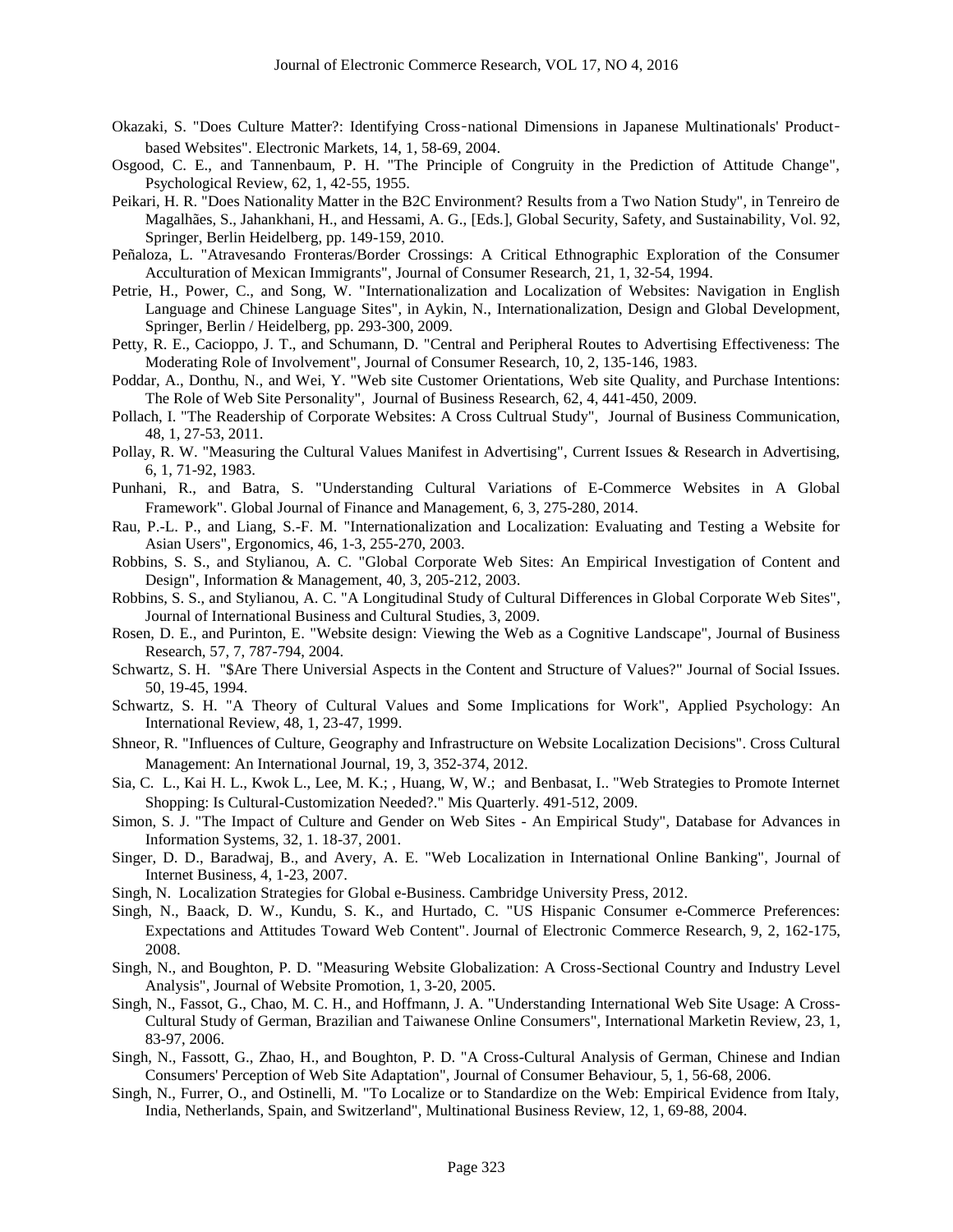- Singh, N., Kumar, V., and Baack, D. "Adaptation of Cultural Content: Evidence From B2C e-Commerce Firms", European Journal of Marketing, 39, 1/2, 71-86, 2005.
- Singh, N., and Matsuo, H. "Measuring Cultural Adaptation on the Web: A Content Analytic Study of U.S. and Japanese Web Sites", Journal of Business Research, 57, 8, 864-872, 2004.
- Singh, N., Toy, D. R., and Wright, L. K. "A Diagnostic Framework for Measuring Web-site Localization", Thunderbird International Business Review, 51, 3, 281-295, 2009.
- Singh, N., Zhao, H., and Hu, X. "Analyzing The Cultural Content of Web Sites: A Cross-National Comparision of China, India, Japan, and US", International Marketing Review, 22, 2, 129, 2005.
- Singh, N., Zhao, H., and Hu., X. "Cultural Adaptation on the Web: A Study of American Companies' Domestic and Chinese Websites", Journal of Global Information Management 11, 3, 63-80, 2003.
- Sinkovics, R. R., Yamin, M., and Hossinger, M. "Cultural Adaptation in Cross Border e-Commerce: A Study of German Companies". Journal of Electronic Commerce Research, 8, 4, 221-235, 2007.
- Snelders, D., Morel, K. P. N., and Havermans, P. "The Cultural Adaptation of Web Design to Local Industry Styles: A Comparative Study", Design Studies, 32, 5, 457-481, 2011.
- Sun, H. "Building a Culturally-Competent Corporate Web Site: An Exploratory Study of Cultural Markers in Multilingual Web Design", in Proceedings of the 19th annual international conference on Computer documentation, ACM, New York, 92-102, 2001.
- Tansey, R., Hyman, M. R., and Zinkhan, G. M. "Cultural Themes in Brazilian and U.S. Auto Ads: A Cross-Cultural Comparison", Journal of Advertising, 19, 2, 30-39, 1990.
- Tigre Moura, F., Gnoth, J., Deans, K. "Localizing Cultural Values on Tourism Destination Websites: The Effects on Users' Willingness to Travel and Destination Image". Journal of Travel Research. 54, 4, 528-542, 2014.
- Tixier, M. "Globalization and Localization of Contents: Evolution of Major Internet Sites Across Sectors of Industry", Thunderbird International Business Review, 47, 1, 15-48, 2005.
- Tranfield, D., D. Denyer and P. Smart. "Towards a Methodology for Developing Evidence-Informed Management Knowledge by Means of Systematic Review." British Journal of Management. 14, 3, 208, 2003.
- Trompenaars, F., and Hampden-Turner, C. Riding the Waves of Culture: Understanding Diversity in Global Business [2 ed.], McGraw-Hill, 1998.
- Tsikriktsis, N. "Does Culture Influence Web Site Quality Expectations? An Empirical Study", Journal of Service Research, 5, 2, 101-112, 2002.
- Usunier, J.-C., Roulin, N., and Ivens, B. S. "Cultural, National, and Industry-Level Differences in B2B Web Site Design and Content", International Journal of Electronic Commerce, 14, 2, 41-88, 2009.
- Usunier, J. C., and Roulin, N. "The Influence of High-and Low-Context Communication Styles on the Design, Content, and Language of Business-to-Business Web Sites". Journal of Business Communication, 47, 2, 189- 227, 2010.
- Vyncke, F., and Brengman, M. "Are Culturally Congruent Websites More Effective?An Overview of a Decade of Empirical Evidence", Journal of Electronic Commerce Research, 11, 1, 14-29, 2010.
- Werthner, H., and Klein, S. Information Technology and Tourism: A Challenging Relationship, Springer-Verlag, Wien, 1999.
- Würtz, E. "Intercultural Communication on Web sites: A Cross-Cultural Analysis of Web sites from High-Context Cultures and Low-Context Cultures", Journal of Computer-Mediated Communication, 11, 1, 274-299, 2005.
- Yalcin, S., Singh, N., Dwivedi, Y. K., Apil, A. R., and Sayfullin, S. "Culture and Localization on the Web: Evidence From Multinationals in Russia and Turkey", Journal of Electronic Commerce Research, 12, 1, 2011.
- Zahir, S., Dobing, B., and Hunter, M. G. "Cross-Cultural Dimensions of Internet Portals", Internet research: Electronic Networking Applications and Policy, 12, 3, 210-220, 2002.
- Zhang, P., and Dran, G. v. "Expectations and Rankings of Website Quality Features: Results of Two Studies on User Perceptions", paper presented at the 34th Hawaii International Conference on System Sciences, Hawaii, 2001.
- Zhao, W., Massey, B. L., Murphy, J., and Liu, F. "Cultural Dimensions of Website Design and Content", Prometheus, 21, 1, 74-84, 2003.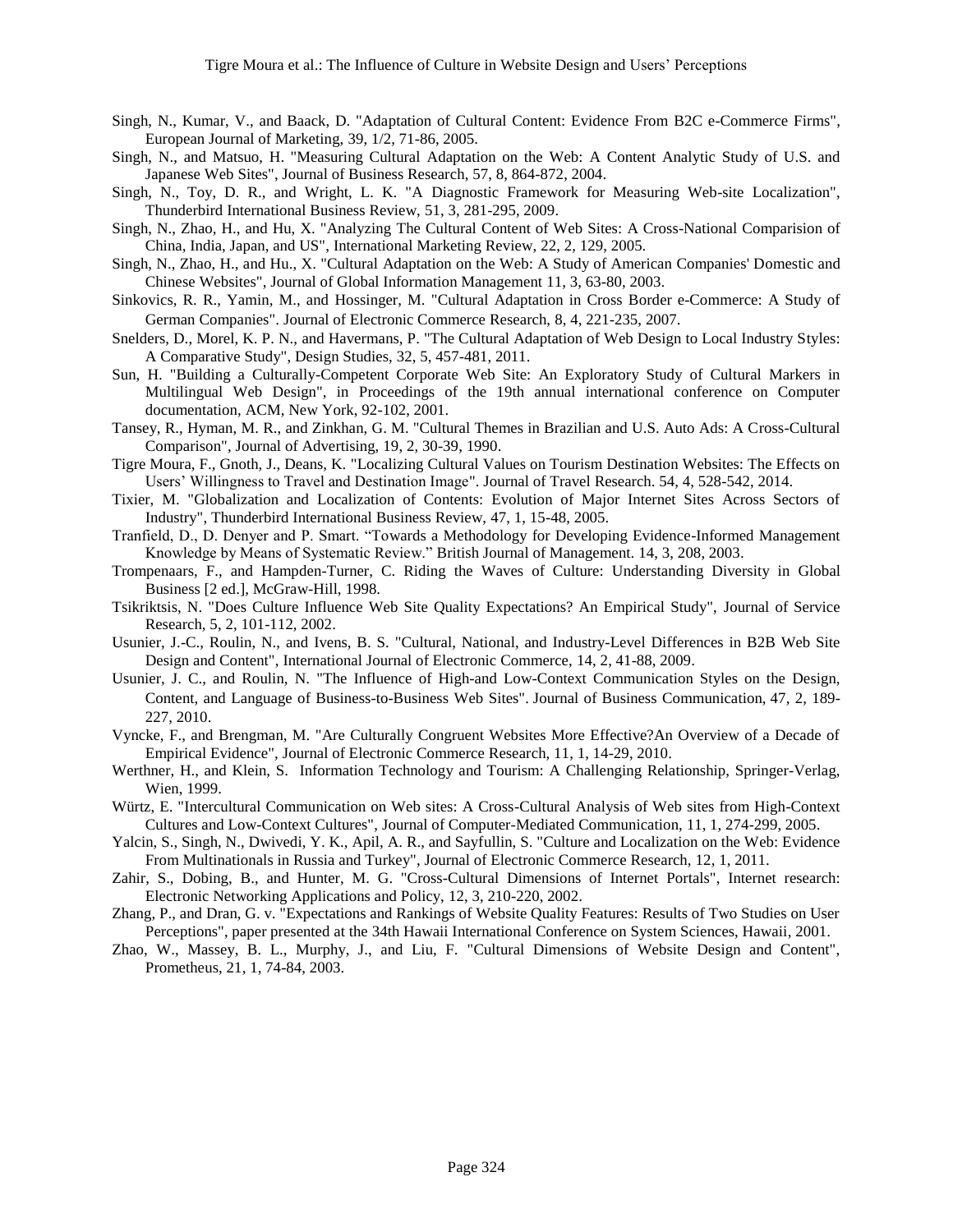# **Appendix**

| <b>Author and</b><br>Year         | <b>Aim of Study</b>                                                                                           | <b>Type of</b><br>website                              | <b>Countries</b>                                                                            | <b>Sample</b><br><b>Size</b> | <b>Method</b>       | <b>Techniques</b><br>to Analyze<br>Data                   | <b>Cultural</b><br><b>Model</b>                   | <b>Elements of</b><br>Investigation                                                                    | <b>Main Findings</b>                                                                                                                     |
|-----------------------------------|---------------------------------------------------------------------------------------------------------------|--------------------------------------------------------|---------------------------------------------------------------------------------------------|------------------------------|---------------------|-----------------------------------------------------------|---------------------------------------------------|--------------------------------------------------------------------------------------------------------|------------------------------------------------------------------------------------------------------------------------------------------|
| [Gould et al.<br>2000]            | Differences in<br>depiction of<br>cultural values                                                             | Retail,<br>education and<br>rail transport<br>websites | Malaysia and<br><b>USA</b>                                                                  | 6 sites                      | Conceptual<br>paper |                                                           | Hofstede<br>$[1980]$ and<br>Trompenaars<br>[1993] |                                                                                                        | Paper suggests guidelines<br>to portray cultural values<br>through web design.                                                           |
| [Marcus $&$<br><b>Gould 2000]</b> | Differences in<br>depiction of<br>cultural values destination,                                                | Companies,<br>search<br>engines,<br>universities       | Netherlands,<br>Malaysia,<br>USA, Costa<br>Rica, Japan,<br>Sweden,<br>Belgium, UK,<br>China | 13 sites                     | Conceptual<br>paper |                                                           | Hofstede<br>[1980, 1991]                          |                                                                                                        | Discusses how Hofstede's<br>[1980, 1991] dimensions<br>can be portrayed on<br>websites and suggests<br>differences among<br>countries.   |
| [Okazaki &<br><b>Rivas 2002</b> ] | Differences in<br>depiction of<br>cultural<br>values,<br>information<br>content and<br>creative<br>strategies | Company<br>websites                                    | Japan, Spain<br>and USA                                                                     | 60 sites                     | Content<br>analysis | Quantitative:<br>frequency<br>distribution,<br>Chi-square | Hofstede<br>[1980]                                | Information cues,<br>individualism,<br>emotional appeal                                                | Identified that the local<br>websites were localized for<br>the local market.                                                            |
| [Singh et al.<br>2003]            | Differences in<br>depiction of<br>cultural values                                                             | Company<br>websites                                    | USA and<br>China                                                                            | 80 sites                     | Content<br>analysis | Quantitative: Hofstede<br>Chi-square,<br><b>ANOVA</b>     | $[1980]$ and<br>Hall [1976]                       | Individualism-<br>collectivism, power<br>distance, masculinity-<br>avoidance, and high-<br>low context | Identified significant<br>differences on the<br>femininity, uncertainty depiction of cultural values<br>in all dimensions.               |
| [Okazaki<br>2004]                 | Differences in<br>depiction of<br>cultural values                                                             | Company<br>websites                                    | Japan and<br><b>USA</b>                                                                     | 100 sites                    | Content<br>analysis | Quantitative:<br>multivariate<br>statistical test         | Hall [1976]                                       | Cultural values,<br>information cues,<br>creative strategies                                           | The two market samples<br>were successfully classified<br>according to their cultural<br>affiliations for all the<br>variables examined. |

Table 1: Summary of studies which investigated the depiction of cultural values in websites.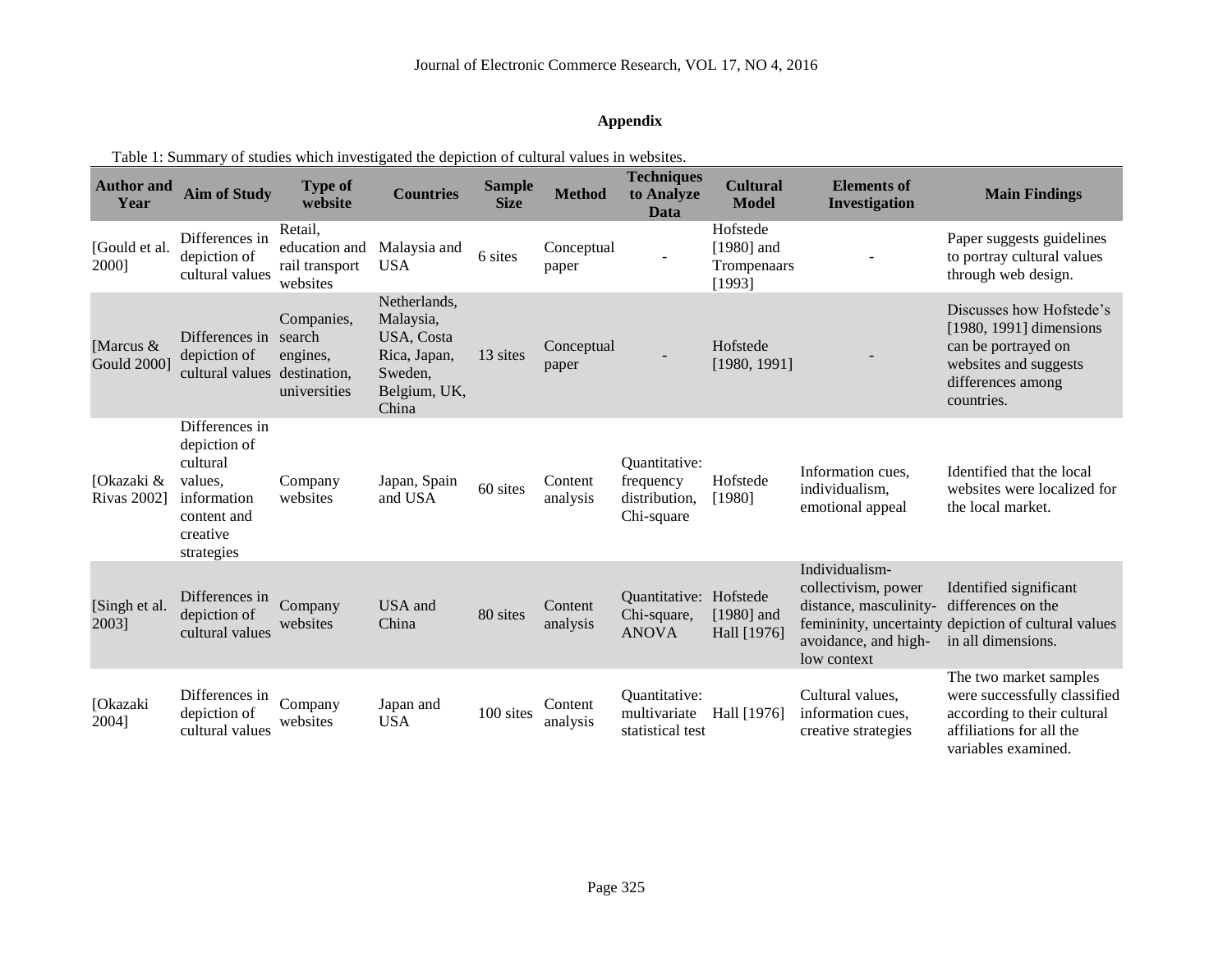| [Singh $\&$<br>Matsuo<br>2004] | Differences in<br>depiction of<br>cultural values                       | Company<br>websites | USA and<br>Japan                                                             | 92 sites  | Content<br>analysis | Quantitative:<br><b>ANOVA</b>          | Hofstede<br>[ $1980$ ] and<br>Hall [1976] | Individualism-<br>collectivism, power<br>distance, masculinity-<br>femininity, uncertainty<br>avoidance, and high-<br>low context                     | Significant differences<br>found on the depiction of<br>cultural values in all<br>dimensions, except<br>masculinity.                                                                                 |
|--------------------------------|-------------------------------------------------------------------------|---------------------|------------------------------------------------------------------------------|-----------|---------------------|----------------------------------------|-------------------------------------------|-------------------------------------------------------------------------------------------------------------------------------------------------------|------------------------------------------------------------------------------------------------------------------------------------------------------------------------------------------------------|
| [Hermeking]<br>2005]           | Differences in<br>depiction of<br>cultural values                       | Company<br>websites | USA, Italy,<br>Japan, UK,<br>France,<br>Germany                              |           | Content<br>analysis | Qualitative                            | Hofstede<br>$[1980]$ and<br>Hall [1976]   | Collectivism,<br>individualism,<br>uncertainty avoidance, company websites. In<br>power distance,<br>masculinity, high-low<br>context                 | Identified that countries<br>reflect their values on<br>addition, that companies<br>culturally adapt their<br>foreign websites.                                                                      |
| [Singh et al.<br>2005]         | Differences in<br>depiction of<br>cultural values                       | Company<br>websites | USA, France<br>and Germany                                                   | 98 sites  | Content<br>analysis | Quantitative:<br><b>MANOVA</b>         | Hofstede<br>[ $1980$ ] and<br>Hall [1976] | Individualism-<br>collectivism, power<br>distance, masculinity-<br>femininity, uncertainty addition, companies<br>avoidance, and high-<br>low context | Identified that countries<br>reflect their values on<br>company websites. In<br>culturally adapt their<br>foreign websites.                                                                          |
| [Singh et al.<br>2005]         | Differences in<br>depiction of<br>cultural values                       | Company<br>websites | China, India,<br>Japan and<br><b>USA</b>                                     | 93 sites  | Content<br>analysis | Quantitative:<br><b>MANOVA</b>         | Hofstede<br>$[1980]$ and<br>Hall [1976]   | Individualism-<br>collectivism, power<br>distance, masculinity-<br>femininity, uncertainty<br>avoidance, and high-<br>low context                     | Identified that countries<br>reflect their values on<br>company websites.                                                                                                                            |
| <b>Würtz</b><br>2005]          | Differences in<br>depiction of<br>cultural values                       | Company<br>websites | Japan, China,<br>Korea,<br>Germany,<br>Denmark,<br>Finland and<br><b>USA</b> | 7 sites   | Content<br>analysis | Qualitative                            | Hall [1976]                               | Animation,<br>transparency and<br>navigability                                                                                                        | Identified that high context<br>cultures depict higher<br>collectivism values. The<br>opposite is also true: LC-<br>IND.                                                                             |
| [Burgmann]<br>et al. 2006]     | Differences in Banking and<br>depiction of<br>cultural values education | higher              | Germany,<br>Great Britain,<br>Greece                                         | 105 sites | Content<br>analysis | Quantitative: Hofstede<br><b>ANOVA</b> | [1980]                                    | Uncertain avoidance<br>and power distance                                                                                                             | Investigated the role and<br>nature on the graphical user<br>interface [GUI] [i.e. the<br>web page], this paper<br>concludes that culture does<br>influence design, but only<br>to a certain extent. |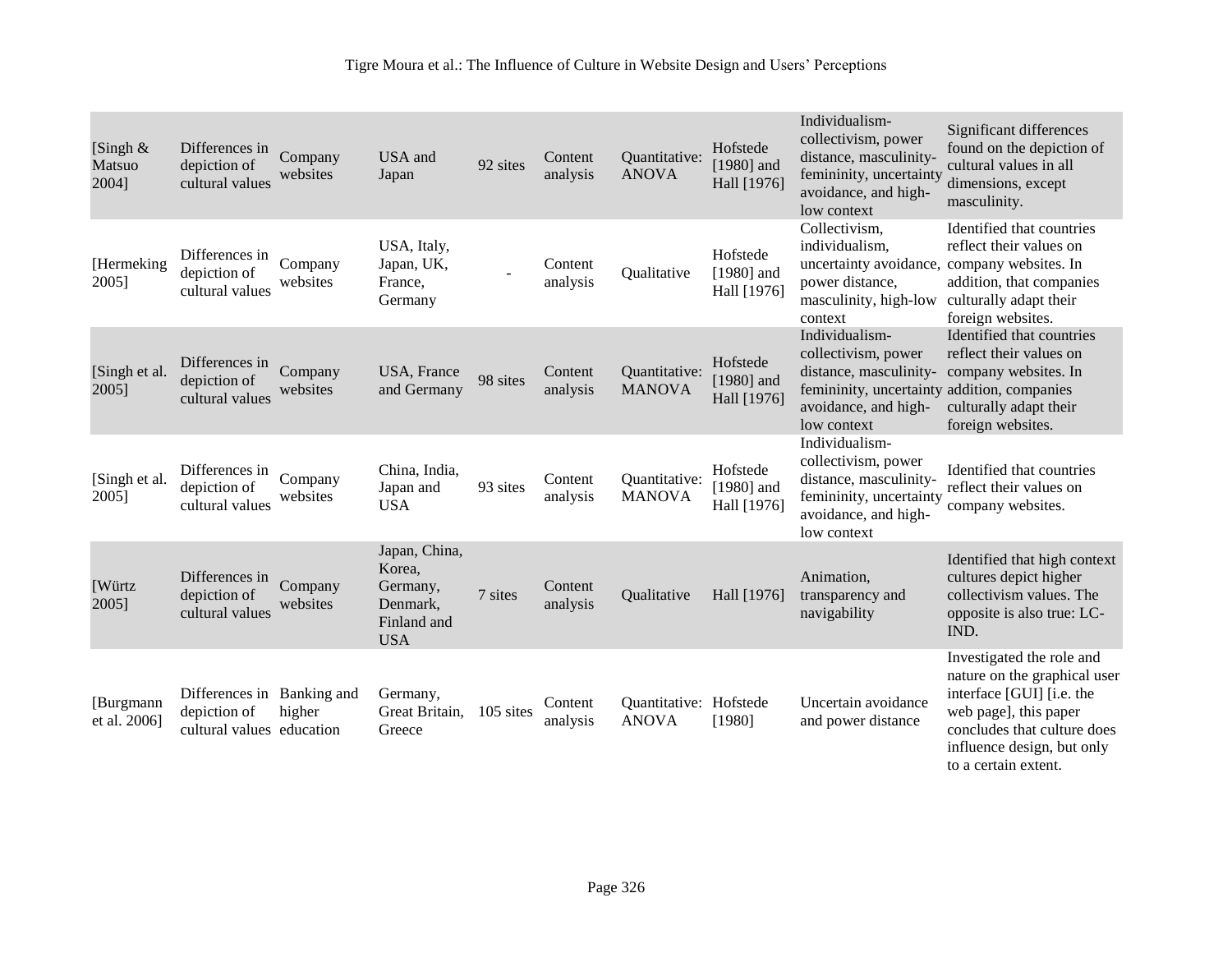| [Fletcher<br>2006]                       | Differences in<br>depiction of<br>cultural values                      | Company<br>websites |                                                                                                                                                                             |           | Conceptual Literature<br>paper | review                                                                  | Hofstede<br>[1980]                      |                                                                                                                                                     | Identified that cultural<br>sensitivity is an important<br>factor in communication<br>and must be taken into<br>account if the website is to<br>be effective in a cross-<br>cultural communication. |
|------------------------------------------|------------------------------------------------------------------------|---------------------|-----------------------------------------------------------------------------------------------------------------------------------------------------------------------------|-----------|--------------------------------|-------------------------------------------------------------------------|-----------------------------------------|-----------------------------------------------------------------------------------------------------------------------------------------------------|-----------------------------------------------------------------------------------------------------------------------------------------------------------------------------------------------------|
| [Singh et al.<br>one]                    | Differences in<br>2006] [Study depiction of<br>cultural values         | Company<br>websites | Germany,<br>China and<br>India                                                                                                                                              | 34 sites  | Content<br>analysis            | Quantitative: Hofstede<br>Descriptive<br>statistics                     | $[1980]$ and<br>Hall [1976]             | Individualism-<br>collectivism, power<br>avoidance, and high-<br>low context                                                                        | Found that American<br>distance, masculinity- companies adapt cultural<br>femininity, uncertainty values on their German,<br>Chinese and Indian sites.                                              |
| [Baack $&$<br>Singh 2007]<br>[Study one] | Differences in Portals and<br>depiction of<br>cultural values websites | Company             | Arabic<br>countries.<br>Brazil, China,<br>France,<br>Germany,<br>Hong Kong,<br>Italy, Japan,<br>Malaysia,<br>Mexico,<br>Portugal,<br>Spain, Taiwan,<br>Thailand and<br>USA. | 274 sites | Content<br>analysis            | Quantitative: Hofstede<br>confirmatory [1980] and<br>factor<br>analysis | Schwartz<br>[1994]                      | 25 content items                                                                                                                                    | Identified that the<br>combination of two<br>cultural models is more<br>effective than adopting<br>only one.                                                                                        |
| [Sinkovics et<br>al. 2007]               | Differences in<br>depiction of<br>cultural values                      | Company<br>websites | USA, UK,<br>Latin America, 100 sites<br>Germany                                                                                                                             |           | Content<br>analysis            | Quantitative:<br><b>MANOVA</b>                                          | Hofstede<br>$[1980]$ and<br>Hall [1976] | Collectivism,<br>individualism,<br>uncertainty avoidance,<br>power distance,<br>masculinity, high-low<br>context                                    | Found significant<br>differences in the depiction<br>of cultural values on<br>German MNC's local and<br>international websites.                                                                     |
| [Singer et al.<br>2007]                  | Differences in Online<br>depiction of<br>cultural values websites      | banking             | 53 countries                                                                                                                                                                | 234 sites | Content<br>analysis            | Quantitative:<br>Correlations, Hofstede<br>ANOVA,<br>regressions        | [1980]                                  | Individualism-<br>collectivism, power<br>distance, masculinity-<br>femininity, uncertainty in individualism,<br>avoidance, and high-<br>low context | Concluded that differences<br>in website design can be<br>explained by Hofstede's<br>cultural model, especially<br>masculinity, uncertainty<br>avoidance and power<br>distance.                     |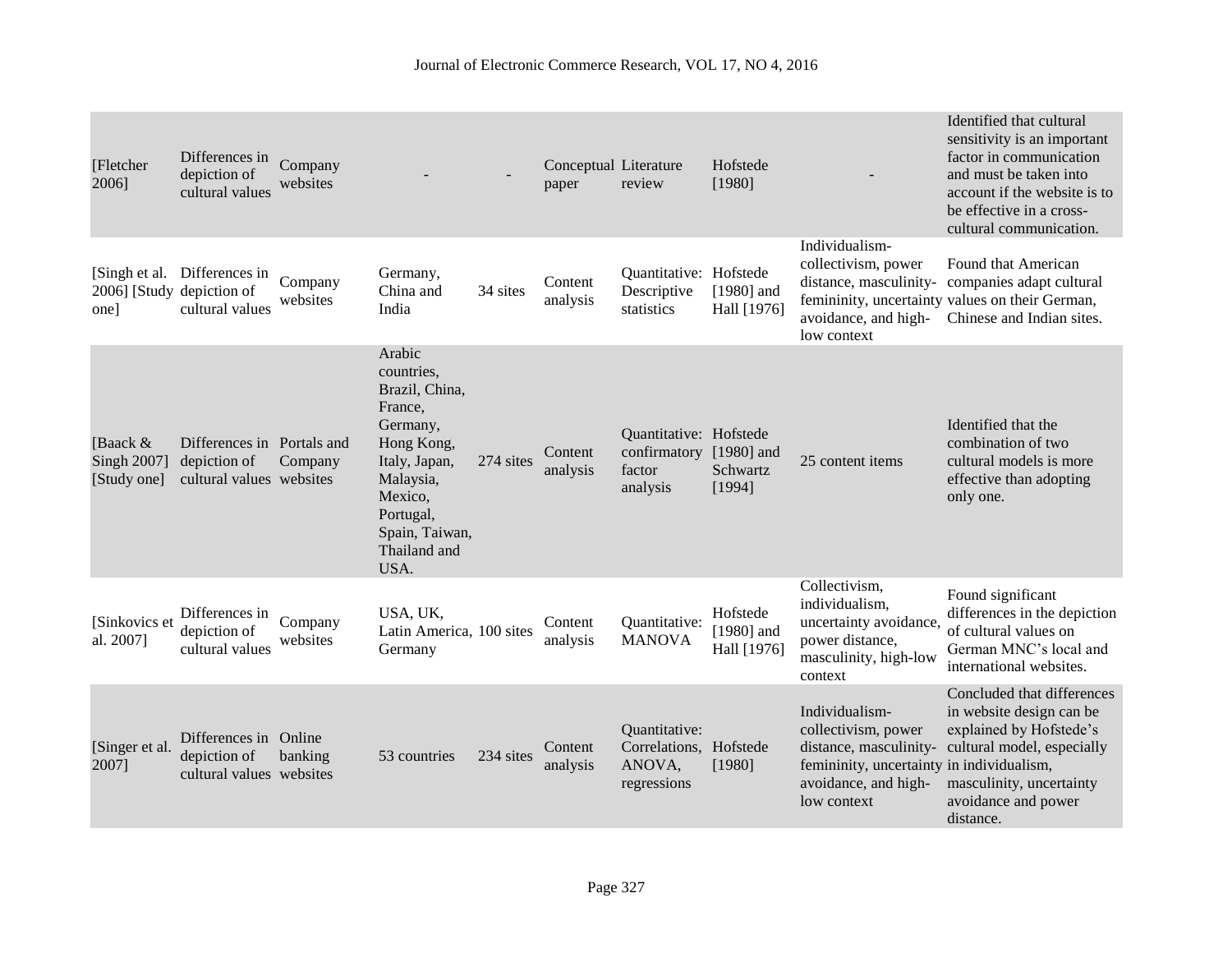| [Ahmed et<br>al. 2008] | Differences in<br>depiction of<br>cultural values | Banking,<br>education and<br>destination<br>websites | Malaysia and<br><b>Great Britain</b> | 6 sites  | Content<br>analysis | Qualitative                                                           | Hofstede<br>$[1980]$ and<br>Hall [1976]                                                                                 | Individualism-<br>collectivism, power<br>avoidance, and high-<br>low context                                     | distance, masculinity- Identified that countries<br>femininity, uncertainty reflect their values online.                                                                                            |
|------------------------|---------------------------------------------------|------------------------------------------------------|--------------------------------------|----------|---------------------|-----------------------------------------------------------------------|-------------------------------------------------------------------------------------------------------------------------|------------------------------------------------------------------------------------------------------------------|-----------------------------------------------------------------------------------------------------------------------------------------------------------------------------------------------------|
| [Ajanee<br>2008]       | Differences in<br>depiction of<br>cultural values | Company<br>websites                                  | China and<br>Spain                   | 20 sites | Content<br>analysis | Qualitative                                                           | Hofstede<br>[1980]                                                                                                      | Individualism-<br>collectivism, power<br>distance, masculinity-<br>femininity, uncertainty<br>avoidance          | None of the company<br>websites investigated were<br>truly customized for the<br>local market.                                                                                                      |
| [Singh et al.<br>2008] | Differences in<br>depiction of<br>cultural values | ÷.                                                   | <b>USA</b>                           |          | Focus<br>group      | technique                                                             | Hispanic<br>cultural<br>beliefs and<br>Brain writing values rooted<br>in Hofstede's<br>[1980]<br>cultural<br>dimensions |                                                                                                                  | Identified that, in general,<br>U.S. Hispanic consumers<br>share a set of beliefs and<br>expectations for website<br>design and content that<br>transcends many possible<br>segmentation variables. |
| [Gong 2009]            | Differences in<br>depiction of<br>cultural values | Company<br>websites                                  | 58 countries                         |          | Content<br>analysis | Quantitative:<br>t-test,<br>nonparametri<br>c correlation<br>analyses | Hofstede<br>$[1980]$ and<br>Hall [1976]                                                                                 | Collectivism,<br>individualism,<br>uncertainty avoidance,<br>power distance,<br>masculinity, high-low<br>context | Concluded that high-<br>context and polychromic<br>cultures are more<br>conducive to the adoption<br>and diffusion of internet<br>retailing.                                                        |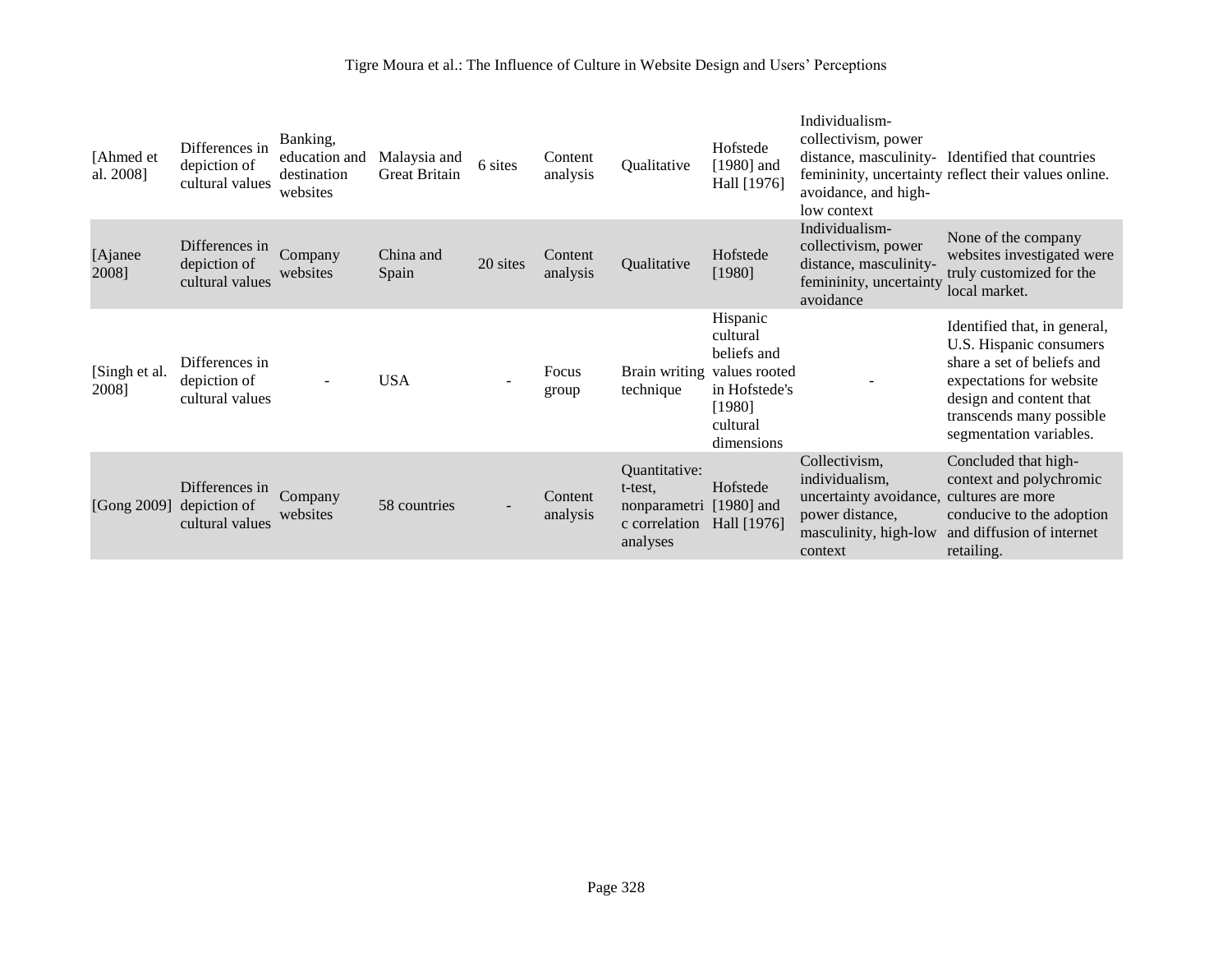| [Robbins $\&$<br>Stylianou<br>2009] | Differences in<br>depiction of<br>cultural values | Company<br>websites | UK, USA,<br>Finland,<br>Netherlands,<br>Norway,<br>Sweden,<br>France, Italy,<br>Venezuela,<br>Germany,<br>Switzerland,<br>India, Korea,<br>Malaysia,<br>Taiwan, Japan,<br>Denmark,<br>Belgium,<br>Brazil, Spain,<br>China,<br>Thailand | 90 sites  | Content<br>analysis | Quantitative: Hofstede<br>t-test                        | [1980, 1991]                            | Individualism-<br>collectivism, power<br>low context                                                   | Found indication of slight<br>distance, masculinity- movement towards cultural<br>femininity, uncertainty homogenization amongst<br>avoidance, and high-<br>the researched countries.                                                 |
|-------------------------------------|---------------------------------------------------|---------------------|----------------------------------------------------------------------------------------------------------------------------------------------------------------------------------------------------------------------------------------|-----------|---------------------|---------------------------------------------------------|-----------------------------------------|--------------------------------------------------------------------------------------------------------|---------------------------------------------------------------------------------------------------------------------------------------------------------------------------------------------------------------------------------------|
| [Fu & Wu<br>2010]                   | Differences in<br>depiction of<br>cultural values | Company<br>websites | China,<br>Taiwan, India, 217 sites<br>UK, Canada,<br><b>USA</b>                                                                                                                                                                        |           | Content<br>analysis | A means-end<br>comparison<br>procedure                  | Hall [1976]                             | High-low context                                                                                       | Concluded that the higher<br>the cultural context, the<br>more complicated the<br>cognitive attribute-<br>consequence-value<br>structure of web ad design.                                                                            |
| [Gonzalez-<br><b>Trejo 2010</b>     | Depiction of<br>cultural values websites          | Company             | Mexico and<br><b>USA</b>                                                                                                                                                                                                               | 52 sites  | Content<br>analysis | Quantitative:<br>Mann-<br>Whitney U<br>test             | Hofstede<br>$[1980]$ and<br>Hall [1976] | Individualism-<br>collectivism, power<br>distance, masculinity-<br>avoidance, and high-<br>low context | <b>Identified that Mexican</b><br>companies do not localize<br>femininity, uncertainty cultural values on their<br>American websites.                                                                                                 |
| [Usunier $&$<br><b>Roulin 2010]</b> | Differences in<br>depiction of<br>cultural values | Company<br>websites | 57 Countries<br>[China, UK,<br>USA, India,<br>etc.]                                                                                                                                                                                    | 597 sites | Content<br>analysis | Quantitative:<br>Correlation,<br>regression<br>analysis | Hall [1976]                             | High-low context<br>communication styles                                                               | Concluded that a<br>distinction between<br>explicit-low context and<br>implicit-high context is<br>relevant for Internet-based<br>communication and<br>emphasizes its outcomes<br>for both the content and the<br>design of websites. |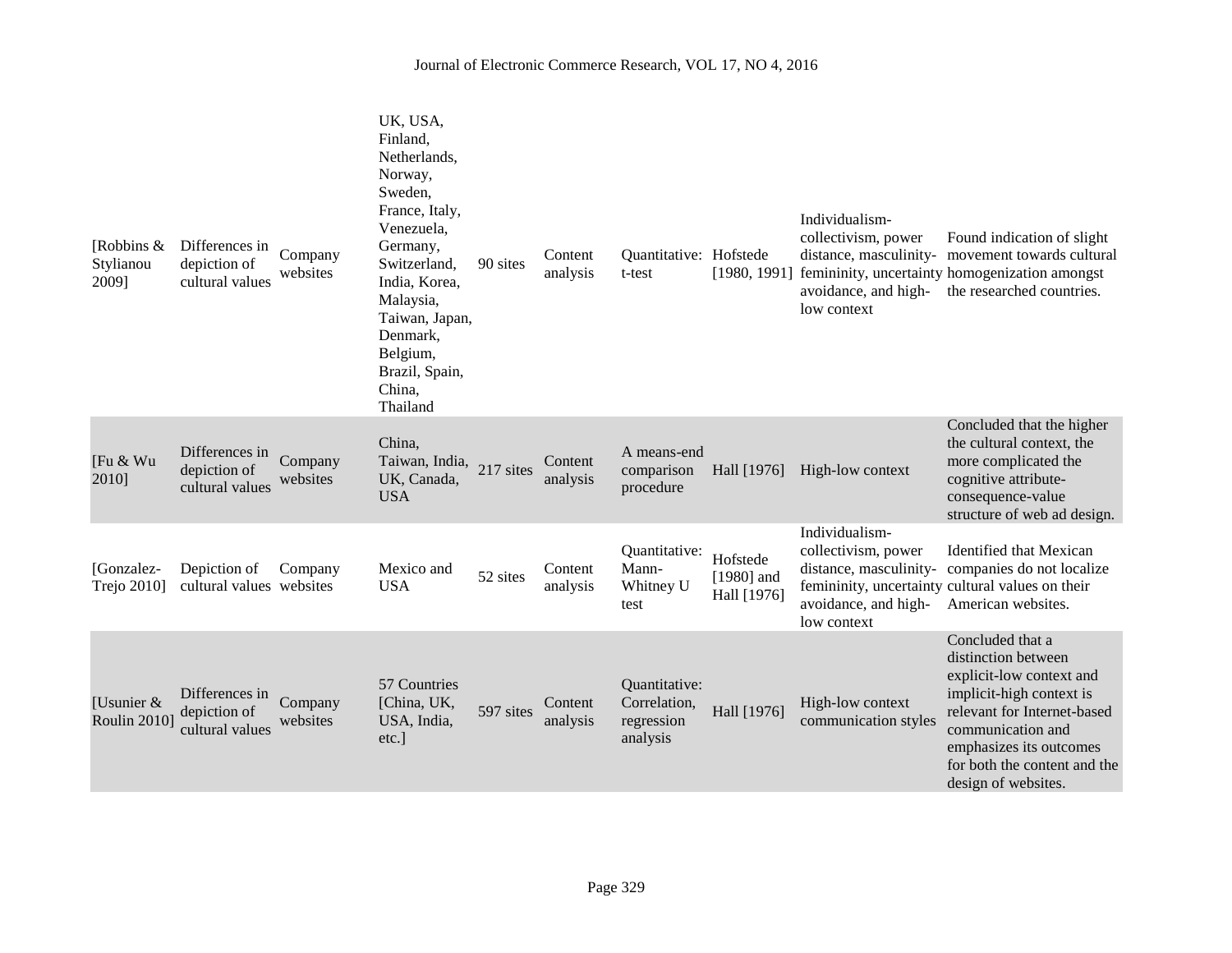# Tigre Moura et al.: The Influence of Culture in Website Design and Users' Perceptions

| [Chang<br>2011]                   | Differences in<br>depiction of<br>cultural values | Company<br>websites    | Australia,<br>Great Britain,<br>Canada, USA,<br>China and<br>Taiwan. | 223 sites | Content<br>analysis | Quantitative: Hofstede<br>t-tests              | [1980; 1991]                            | Individualism-<br>collectivism, power<br>distance, masculinity-<br>avoidance                                     | Identified that Chinese and<br>English-language sites<br>differed in 4 of the 5<br>cultural dimensions.<br>femininity, uncertainty However, not exactly as<br>predicted by Hofstede's<br>model.                   |
|-----------------------------------|---------------------------------------------------|------------------------|----------------------------------------------------------------------|-----------|---------------------|------------------------------------------------|-----------------------------------------|------------------------------------------------------------------------------------------------------------------|-------------------------------------------------------------------------------------------------------------------------------------------------------------------------------------------------------------------|
| [Yalcin et al.<br>2011]           | Differences in<br>depiction of<br>cultural values | Company<br>websites    | Russia and<br>Turkey                                                 | 115 sites | Content<br>analysis | Quantitative:<br>ANOVA;<br>and<br>qualitative  | Hofstede<br>$[1980]$ and<br>Hall [1976] | Individualism-<br>collectivism, power<br>distance, masculinity-<br>avoidance, and high-<br>low context           | Concluded that websites<br>depict local values.<br>Multinational company<br>femininity, uncertainty websites adopt a multi-<br>focus strategy on domestic<br>and foreign sites.                                   |
| [Chiu et al.<br>2012]             | Differences in<br>depiction of<br>cultural values | Company<br>websites    | Taiwan and<br>China                                                  |           | Content<br>analysis | Qualitative                                    | Hofstede<br>[1980]                      | Collectivism,<br>individualism.<br>uncertainty avoidance,<br>power distance                                      | Concluded that in<br>comparison with mainland<br>China, Taiwan trading<br>website communities have<br>lower distance and higher<br>uncertainty avoidance.                                                         |
| [Goyal et al.<br>2012]            | Differences in<br>depiction of<br>cultural values | Government<br>websites | Brazil, Russia,<br>India, China,<br><b>USA</b>                       | 50 sites  | Content<br>analysis | Qualitative                                    | Hofstede<br>$[1980]$ and<br>Hall [1976] | Collectivism,<br>individualism,<br>uncertainty avoidance,<br>power distance,<br>masculinity, high-low<br>context | Identified that countries<br>reflect their values on their<br>websites.                                                                                                                                           |
| [Mousavi &<br>Khajeheian<br>2012] | Consistency in<br>depiction of<br>cultural values | University<br>websites | Iran                                                                 | 3 sites   | Content<br>analysis | Quantitative: Hofstede<br>t-test method [1980] |                                         | Collectivism,<br>individualism.<br>uncertainty avoidance,<br>power distance                                      | Found that the design of<br>Iranian university websites<br>reveals a more<br>collectivistic and masculine<br>culture with higher indices<br>of power distance than<br>what is specified in the<br>Hofstede model. |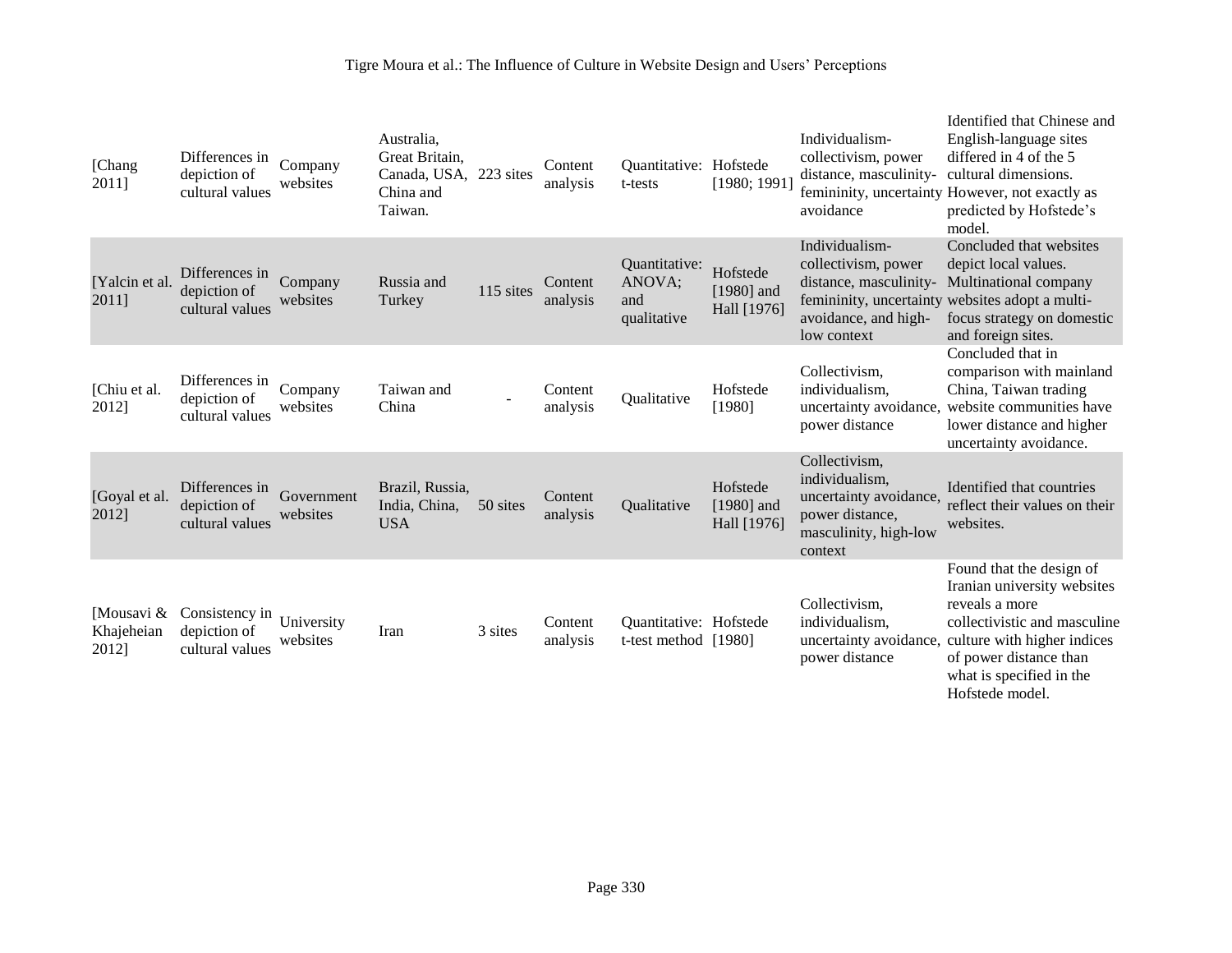| [Shneor]<br>2012]     | Examine the<br>role played by<br>culture.<br>geography and Company<br>infrastructure<br>on website<br>localization<br>decisions | websites                             | Europe                              | 440 sites | Content<br>analysis                                       | Logistic<br>regression<br>analysis                      | Hofstede<br>[1980]                      | Decision whether<br>launch a country-<br>specific website or not                                                  | Counter to earlier<br>suggestions, infrastructural<br>conditions and cultural<br>dimensions' levels in target<br>markets do not predict the<br>launch of local sites.<br>Geographical distance<br>influences decisions related<br>to the geography neutral<br>medium of the Internet. |
|-----------------------|---------------------------------------------------------------------------------------------------------------------------------|--------------------------------------|-------------------------------------|-----------|-----------------------------------------------------------|---------------------------------------------------------|-----------------------------------------|-------------------------------------------------------------------------------------------------------------------|---------------------------------------------------------------------------------------------------------------------------------------------------------------------------------------------------------------------------------------------------------------------------------------|
| [Alawani<br>2013]     | Differences in<br>depiction of<br>cultural values                                                                               | E-government Kuwait and<br>interface | UK                                  | 2 sites   | Content<br>analysis<br>and a<br>survey-<br>based<br>study | Quantitative: Hofstede<br><b>MANOVA</b>                 | [1980]                                  | Collectivism,<br>individualism.<br>uncertainty avoidance,<br>power distance,<br>interface quality<br>measurements | Found no significant<br>differences between<br>Kuwaiti and UK users in<br>terms of critical quality<br>features. The results<br>showed significant<br>variations between the two.                                                                                                     |
| [Gong et al.<br>2014] | Differences in Social<br>depiction of<br>cultural values websites                                                               | networking                           | 36 countries                        |           | Content<br>analysis                                       | Quantitative:<br>Hierarchical<br>regression<br>analysis | Hofstede<br>[1980]                      | Collectivism,<br>individualism,<br>uncertainty avoidance<br>power distance,<br>interface quality<br>measurements  | Provided supporting<br>evidence linking Hofstede's<br>cultural dimensions to<br>countries' SNW use and<br>access.                                                                                                                                                                     |
| [Chun et al.<br>2015] | Differences in<br>depiction of<br>cultural values                                                                               | Company<br>websites                  | Arab countries 207 sites<br>and USA |           | Content<br>analysis                                       | Quantitative:<br><b>ANOVA</b>                           | Hofstede<br>$[1980]$ and<br>Hall [1976] | Collectivism,<br>individualism,<br>uncertainty avoidance,<br>power distance,<br>masculinity, high-low<br>context  | Found significant<br>differences found in the<br>depiction of cultural values<br>in all dimensions, except<br>individualism.                                                                                                                                                          |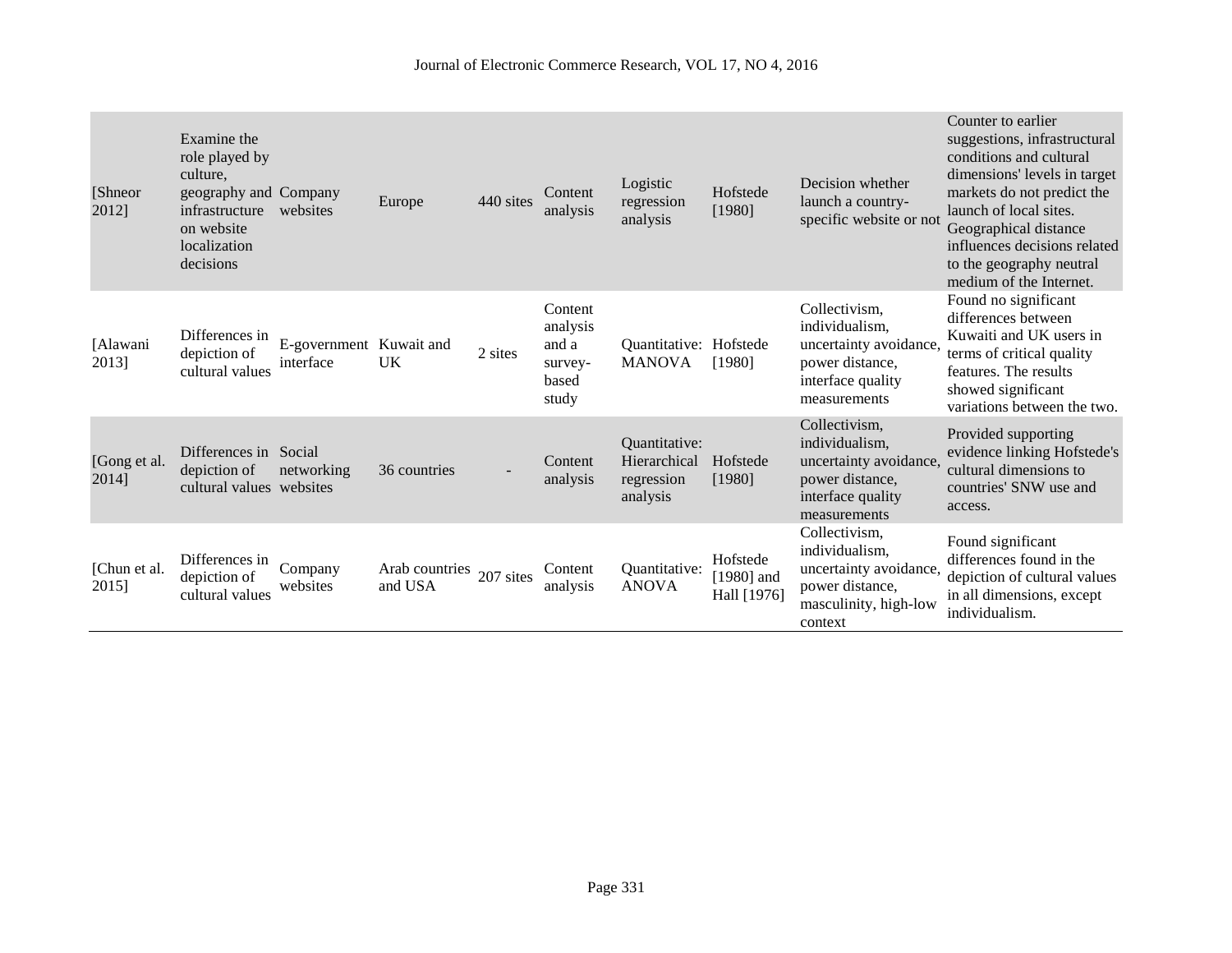| <b>Author</b> and<br>Year                      | Aim of<br><b>Study</b>                                       | <b>Type of website</b>                                                                                                                                      | <b>Countries</b>                                                                                                                                             | <b>Sample</b><br><b>Size</b> | <b>Method</b>       | <b>Techniques</b><br>to Analyze<br>Data                             | <b>Cultural</b><br><b>Model</b> | <b>Elements of</b><br><b>Investigation</b>                                                                                                                         | <b>Main Findings</b>                                                                                                                                          |
|------------------------------------------------|--------------------------------------------------------------|-------------------------------------------------------------------------------------------------------------------------------------------------------------|--------------------------------------------------------------------------------------------------------------------------------------------------------------|------------------------------|---------------------|---------------------------------------------------------------------|---------------------------------|--------------------------------------------------------------------------------------------------------------------------------------------------------------------|---------------------------------------------------------------------------------------------------------------------------------------------------------------|
| [Badre 2000]                                   | Identifying<br>cultural<br>markers                           | Government, News France, China,<br>& Media, Business Japan, Iran, Israel,<br>Education, Travel<br>Society & Culture<br>Health, Science,<br>Art & Humanities | Australia, Andorra,<br>Austria, Italy,<br>Lebanon, Saudi<br>Arabia, South Africa<br>Canada, United<br>States Mexico,<br>Brazil, Colombia,<br>Venezuela       | 168 sites                    | Content<br>analysis | Oualitative                                                         | $\overline{\phantom{a}}$        | HTML specific,<br>icons/metaphors, colors,<br>grouping, flag, language,<br>geography, orientation,<br>sound, font, links,<br>regional, shapes and<br>architecture. | Concluded that website<br>design elements differ<br>across cultures.                                                                                          |
| [Zahir et al.<br>2002]                         | Identifying<br>cultural<br>markers                           | National portals                                                                                                                                            | 26 countries                                                                                                                                                 | 26 sites                     | Content<br>analysis | Qualitative                                                         | Hofstede<br>[1980]              | List of website content,                                                                                                                                           | Found that layout seemed<br>fairly similar across<br>including color and layout cultures. Differences were<br>found in content and color.                     |
| [Juric et al.<br>2003]                         | Identifying<br>cultural<br>markers                           | Government, news<br>and media,<br>business and<br>education websites                                                                                        | UK and Korea                                                                                                                                                 | 40 sites                     | Content<br>analysis | Qualitative                                                         | $\overline{\phantom{a}}$        | Verbal attributes, visual<br>attributes and audiovisual<br>attributes                                                                                              | Differences were found in<br>all categories of evaluation<br>between the two countries.                                                                       |
| [Robbins &<br>Stylianou<br>2003]               | <b>Differences</b><br>in depiction<br>of cultural<br>markers | Corporate websites                                                                                                                                          | UK, USA, Finland,<br>Netherlands,<br>Norway, Sweden,<br>France, Italy,<br>Venezuela,<br>Germany,<br>Switzerland, India,<br>Korea, Malaysia,<br>Taiwan, Japan | 90 sites                     | Content<br>analysis | Quantitative:<br>cluster<br>analysis,<br><b>ANOVA</b>               | Hofstede<br>[1980]              | List of content and design<br>features                                                                                                                             | Identified that countries<br>varied more evidently in<br>content than in design.<br>Design features seemed to<br>be globally standardized.                    |
| [ $Cyr &$<br>Trevor-Smith of cultural<br>2004] | Differences<br>markers                                       | Municipal<br>government<br>websites                                                                                                                         | Germany, USA and<br>Japan                                                                                                                                    | 90 sites                     | Content<br>analysis | Ouantitative:<br>Chi-square,<br>frequency<br>distribution           | Hofstede<br>[1980]              | Language, symbols,<br>layout, colors,<br>multimedia, navigation,<br>content and structure                                                                          | Found that countries varied<br>significantly in the<br>exposure of language,<br>symbols, layout, colors,<br>multimedia, navigation,<br>content and structure. |
| [Govers $&$<br>Go 2004]                        | Identifying<br>cultural<br>markers                           | Company websites UAE                                                                                                                                        |                                                                                                                                                              | 20 sites                     | Content<br>analysis | <b>Quantitative:</b><br>Frequency<br>distribution,<br><b>CATPAC</b> |                                 | Motif, focal theme of<br>images, unique words,<br>central concept of website private and public players<br>content                                                 | Found considerable<br>discrepancies in the way the<br>project Dubai's identity.                                                                               |

# Table 2: Summary of studies involving the investigation of cultural markers.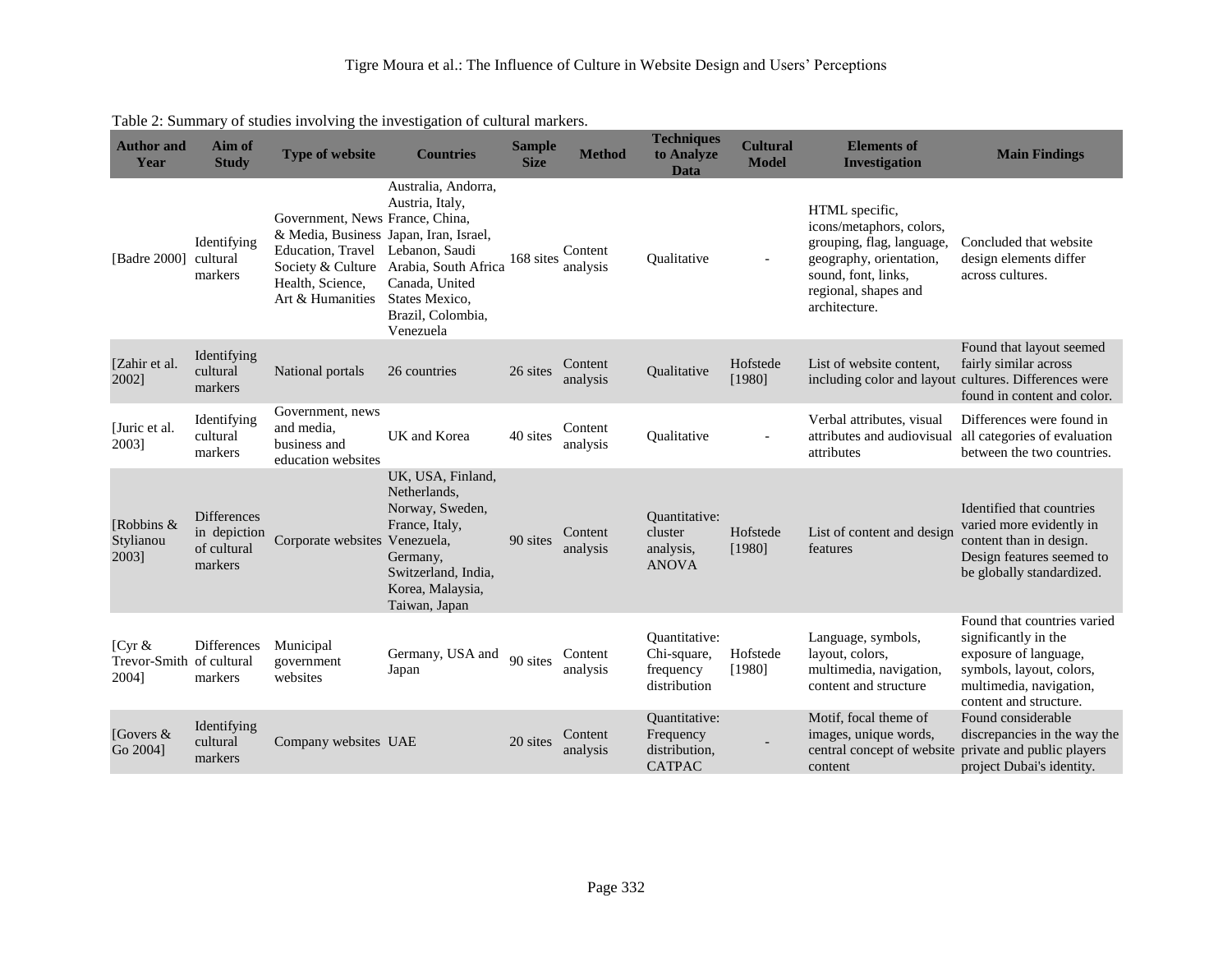| [Cho &<br>Cheon 2005]                | <b>Differences</b><br>of cultural<br>markers | Corporate websites                       | USA, UK, Japan<br>and South Korea                                              | 200 sites | Content<br>analysis             | Quantitative: Hofstede<br>Chi-square,<br><b>ANOVA</b>                   | $[1980]$ and<br>Hall [1976]                      | Interactivity functions                                                                                                    | Results indicated that<br>western sites depict more<br>consumer-message and<br>consumer-market<br>interactivity. Eastern<br>cultures emphasize<br>consumer-consumer<br>interactivity. |
|--------------------------------------|----------------------------------------------|------------------------------------------|--------------------------------------------------------------------------------|-----------|---------------------------------|-------------------------------------------------------------------------|--------------------------------------------------|----------------------------------------------------------------------------------------------------------------------------|---------------------------------------------------------------------------------------------------------------------------------------------------------------------------------------|
| [Lo $&$ Gong<br>2005]                | <b>Differences</b><br>of cultural<br>markers | E-commerce<br>websites                   | <b>USA</b> and China                                                           | 100 sites | Content<br>analysis             | <b>Ouantitative:</b><br>frequency<br>distribution<br>and Chi-<br>square | Hofstede<br>[1980]                               | Color, page layout, site<br>content and interactivity                                                                      | Found significant<br>differences in use of colors,<br>and differences found also<br>in layout, content and<br>interactivity.                                                          |
| [Callahan<br>2006]                   | <b>Differences</b><br>of cultural<br>markers | University<br>websites                   | Malaysia, Austria,<br>USA, Ecuador,<br>Japan, Sweden,<br>Greece and<br>Denmark | 160 sites | Content<br>analysis             | <b>Ouantitative:</b><br>frequency<br>distribution,<br>correlation       | Hofstede<br>[1980]                               | Organization and<br>graphical design                                                                                       | Differences were found<br>between countries. In<br>addition, the differences in<br>website design can be<br>explained by Hofstede's<br>cultural model.                                |
| [Würtz 2005]                         | Identifying<br>Cultural<br>markers           | McDonald's<br>websites                   | Japan, China, Korea,<br>Germany, Denmark, 7 sites<br>Finland and USA           |           | Content<br>analysis             | <b>Oualitative</b>                                                      | Hall [1976]                                      | Animation, transparency<br>and navigability                                                                                | Concluded that the<br>dimension of low-high<br>context influences website<br>design.                                                                                                  |
| [Fraternali &<br><b>Tisci 2008</b> ] | Identifying<br>Cultural<br>markers           | E-commerce<br>websites                   | Chinese and<br>Western                                                         | 13 sites  | Content<br>analysis             | Quantitative:<br>frequency<br>distribution                              | Hofstede<br>$[1980]$ and<br>Hall [1976]          | Layout, navigation, links,<br>search functions                                                                             | Cultural markers were<br>identified in all categories<br>of analysis.                                                                                                                 |
| [Lituchy &<br><b>Barra 2008</b> ]    | Design and<br>usage of<br>websites           | Company websites<br>[airline and hotels] |                                                                                |           | Microanalysis<br>of the website | <b>Qualitative</b><br>case-study<br>design                              |                                                  | Language and cultural<br>differences                                                                                       | Found support for<br>localization strategy in<br>marketing, communication,<br>and transactions.                                                                                       |
| [Kim et al.<br>20091                 | <b>Differences</b><br>of cultural<br>markers | Company websites                         | <b>USA</b> and South<br>Korea                                                  | 200 sites | Content<br>analysis             | <b>Ouantitative:</b><br>Chi-square,<br>logistic<br>regression           | Hall [1976]                                      | Hyperlinks, navigation<br>bars, pop-ups, splash<br>pages, images, animation, likely to portray high-<br>videos             | <b>Identified that South</b><br>Korean websites are more<br>context communication.                                                                                                    |
| [Mushtaha &<br><b>Troyer 2009</b> ]  | Differences<br>of cultural<br>markers        | Not listed                               | Malaysia, Greece,<br>UK. Netherlands.<br>USA and Japan.                        | 22 sites  | Content<br>analysis             | <b>Quantitative:</b><br>Descriptive<br>tests                            | Hall [1976],<br>Hofstede<br>$[1980]$ ,<br>[1993] | Text features, page<br>layout, colors, photos and<br>graphical elements, and<br>Trompenaars interaction and<br>navigation. | Concluded that cultural<br>markers change over time.                                                                                                                                  |
| [Mushtaha &<br><b>Troyer 2009</b>    | Differences<br>of cultural<br>markers        | Company websites                         |                                                                                |           | Content<br>analysis             | Qualitative                                                             | Hofstede<br>[1980]                               | Text on websites, page<br>layout, colors, pictures,<br>graphic elements, sound,<br>cultural dimensions                     | Identified differences<br>amongst cultural markers<br>and that cultural adaptation<br>of web design is required.                                                                      |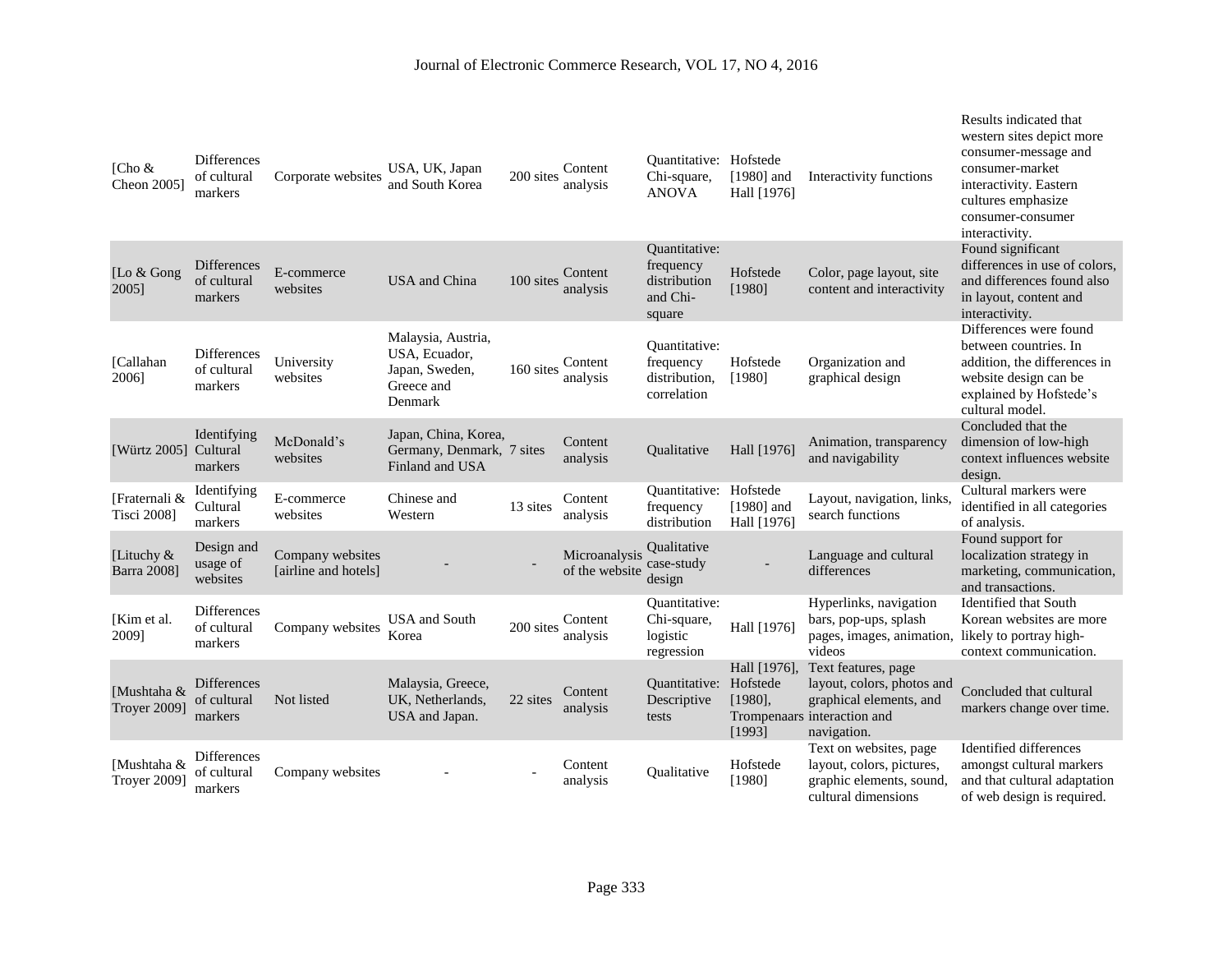| [Usunier et]<br>al. 2009]            | <b>Differences</b><br>of cultural<br>markers | Company websites 57 countries  |                                                                                                                                            | 600 sites               | Content<br>analysis                                                     | Quantitative:<br>factor<br>analysis.<br>correlation       | Hofstede<br>$[1980]$ and<br>Hall [1976] | List of web design<br>features                                                                         | Found that cultural values<br>influence website design<br>features. Dimension of<br>context may be detrimental<br>to web design.                                                       |
|--------------------------------------|----------------------------------------------|--------------------------------|--------------------------------------------------------------------------------------------------------------------------------------------|-------------------------|-------------------------------------------------------------------------|-----------------------------------------------------------|-----------------------------------------|--------------------------------------------------------------------------------------------------------|----------------------------------------------------------------------------------------------------------------------------------------------------------------------------------------|
| <b>[Khashman</b><br>& Large<br>20101 | <b>Differences</b><br>of cultural<br>markers | Arabic government<br>portals   | Algeria, Bahrain,<br>Egypt, Iraq, Jordan,<br>Kuwait, Lebanon,<br>Libya, Morocco,<br>Oman, Qatar, Saudi<br>Arabia, Syria,<br>Tunisia, Yemen | 15 sites                | Content<br>analysis                                                     | <b>Ouantitative:</b> Hofstede<br>Chi-square               | [1980]                                  | Images, page layouts,<br>colors, pictures, menu and fully reflect the design<br>links, symmetry        | Concluded that Hofstede's<br>cultural dimensions do not<br>characteristics of Arabic<br>interfaces.                                                                                    |
| [Kondratova]<br>& Goldfarb<br>2010]  | <b>Differences</b><br>of cultural<br>markers |                                | 38 countries                                                                                                                               |                         | Content<br>analysis<br>900 sites [Automated<br>cultural data<br>mining] | Oualitative                                               | Hofstede<br>[1980]                      | Color, layout, graphics,<br>typography                                                                 | Cultural markers were<br>identified in all categories<br>of analysis.                                                                                                                  |
| [Khashman]<br>& Large<br>2011]       | <b>Differences</b><br>of cultural<br>markers | Ministry websites              | Egypt, Lebanon and<br>Saudi Arabia                                                                                                         | 30 sites                | Content<br>analysis                                                     | Ouantitative:<br>Frequency<br>distribution,<br>Chi-square | Hofstede<br>[1980; 1991]                | Graphical, organizational<br>and navigational elements                                                 | Concluded that Marcus and<br>Gould's [2000]<br>interpretation of Hofstede's<br>model does not meet the<br>requirements to interpret<br>design characteristics of<br>Arabic interfaces. |
| [Nacar $&$<br><b>Burnaz 2011</b> ]   | <b>Differences</b><br>of cultural<br>markers | Company websites Turkey        |                                                                                                                                            | 108 sites               | Content<br>analysis                                                     | <b>Ouantitative:</b><br>Frequency<br>distribution         |                                         | Information-content-<br>related variables.<br>language-related<br>variables, menu-related<br>variables | Found that the face<br>[language] and the way<br>[menu] that data were<br>presented were not adapted<br>as compared to information<br>content on websites.                             |
| [Snelders et<br>al. 2011]            | <b>Differences</b><br>of cultural<br>markers |                                | Company websites Spain and Germany 50 sites                                                                                                |                         | Content<br>analysis                                                     | Qualitative                                               | Hofstede<br>[1980]                      | List of web design<br>features                                                                         | Found that high UA leads<br>to simpler design, less<br>content, easier navigability,<br>when compared to low UA.                                                                       |
| [Chao et al.<br>2012]                | <b>Differences</b><br>of cultural<br>markers | Company websites USA and China |                                                                                                                                            | 100 sites               | Content<br>analysis                                                     | <b>Ouantitative:</b><br>factor<br>analysis                |                                         | Cultural customization.<br>content localization,<br>translation quality                                | Concluded that<br>multinational companies are<br>not really adequately<br>localizing their sites for the<br>Chinese market.                                                            |
| [Goyal et al<br>20121                | <b>Differences</b><br>of cultural<br>markers | Governmental<br>websites       | Brazil, US, China,<br>India and Russia                                                                                                     | 50<br>websites analysis | Content                                                                 | Quantitative: Hofstede<br>Frequency<br>distribution       | [1980] and<br>Hall [1976]               | Language, layout,<br>symbols, content<br>structure, navigation,<br>links, multimedia and<br>color      | Identified greatest<br>differences of website<br>design mainly between US<br>and China.                                                                                                |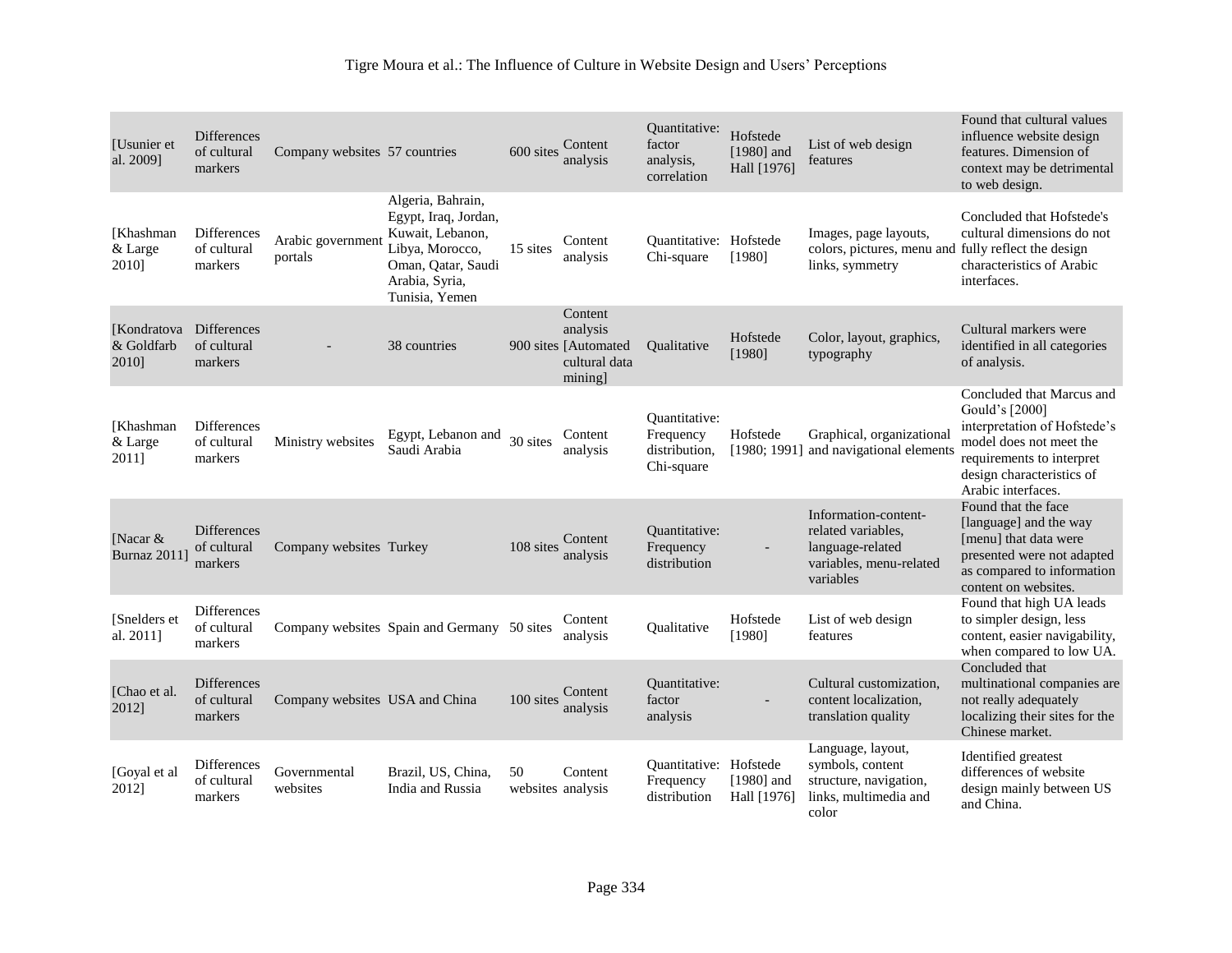| [Khanum et<br>al. 2012]          | <b>Differences</b><br>of cultural<br>markers | Educational,<br>business and media<br>websites | Saudi Arabia.<br><b>United Arab</b><br>Emirates and<br>Kuwait | 27 sites  | Content<br>analysis | Oualitative                                          | Hofstede<br>[1980; 1991] | Color, layout, text,<br>language and number of<br>links                                                                      | Found that cultural markers<br>are influenced by culture.<br>Hofstede's cultural scores<br>of Arabic countries are<br>partially supported by<br>website design components.                 |
|----------------------------------|----------------------------------------------|------------------------------------------------|---------------------------------------------------------------|-----------|---------------------|------------------------------------------------------|--------------------------|------------------------------------------------------------------------------------------------------------------------------|--------------------------------------------------------------------------------------------------------------------------------------------------------------------------------------------|
| [Bartikowski<br>& Singh<br>2014] | <b>Differences</b><br>of cultural<br>markers | Company websites France                        |                                                               | 100 sites |                     | Experimental<br>design                               | Singh et al.<br>[2006]   | Design and color<br>associations                                                                                             | Found that strong brand<br>equity outweighs the impact<br>of website cultural<br>congruity                                                                                                 |
| [Calabrese et]<br>al. 2014]      | <b>Differences</b><br>of cultural<br>markers | Company websites                               | Portugal, Brazil,<br>Angola, Macau                            | 193 sites | Content<br>analysis | Ouantitative:<br>cross-<br>tabulation<br>methodology | Hofstede<br>[1980]       | Four Hofstede's cultural<br>dimensions [IDV, UAI,<br>OD, MAS represented by cultural background is a<br>29 cultural markers. | Brazilian, Portuguese,<br>Angolan, and Macanese<br>websites reveal that<br>companies are aware that<br>necessary success factor to<br>consider for improving<br>cross-cultural web design. |
| [Punhani &<br>Batra 2014]        | <b>Differences</b><br>of cultural<br>markers | Company websites                               | Germany, Pakistan,<br>India, USA, Ireland                     |           | Content<br>analysis |                                                      |                          | Image, colors, density of<br>text, advanced features,<br>prominent feature,<br>common feature                                | Found that users from<br>different countries have<br>contrasting preferences.                                                                                                              |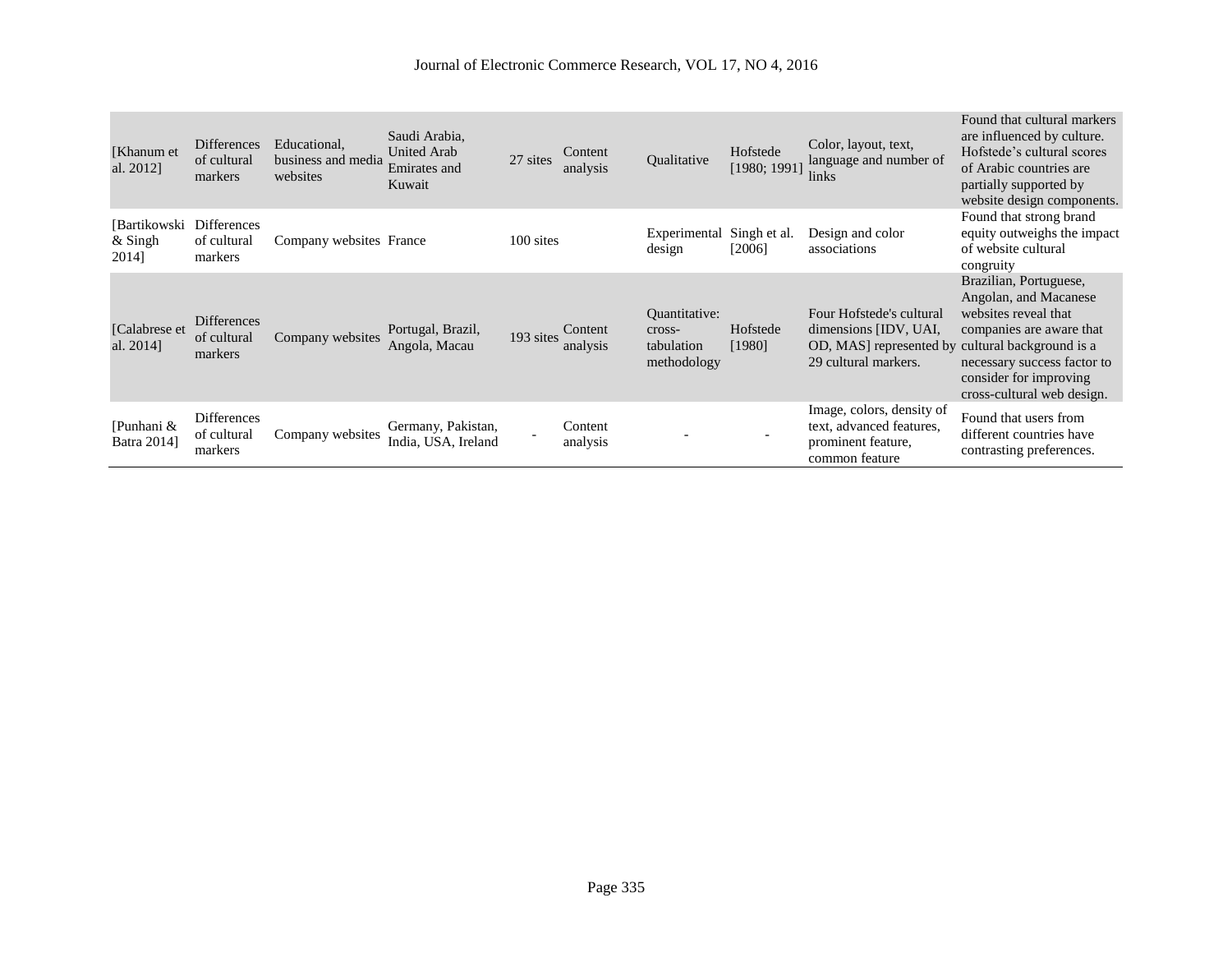| <b>Author</b> and<br>Year | <b>Aim of Study</b>                                                                | <b>Type of website</b>                                                                           | <b>Countries</b>                                                                                             | <b>Sample</b><br><b>Size</b>  | <b>Method</b>                     | <b>Techniques to</b><br><b>Analyze Data</b>                           | <b>Cultural</b><br><b>Model</b>                   | <b>Elements of</b><br><b>Investigation</b>                                 | <b>Main Findings</b>                                                                                                                             |
|---------------------------|------------------------------------------------------------------------------------|--------------------------------------------------------------------------------------------------|--------------------------------------------------------------------------------------------------------------|-------------------------------|-----------------------------------|-----------------------------------------------------------------------|---------------------------------------------------|----------------------------------------------------------------------------|--------------------------------------------------------------------------------------------------------------------------------------------------|
| [Evers & Day<br>1997]     | Effects of<br>localizing<br>cultural markers                                       |                                                                                                  | Indonesia, China<br>and Hong Kong                                                                            | 206<br>University<br>students | Survey                            | Quantitative:<br>frequency<br>distribution,<br>ANOVA,<br>correlations | Hofstede<br>$[1980]$ and<br>Trompenaars<br>[1993] | System usefulness,<br>ease of use,<br>satisfaction, system<br>use behavior | Concluded that different<br>cultural groups have<br>distinct web design<br>preferences and interface<br>acceptance.                              |
| [Badre 2000]              | Effects of<br>localizing<br>cultural markers                                       | Hotel website<br>*Experimental site                                                              | Italy                                                                                                        | 24<br>University<br>students  | Experiment<br>Survey              | Quantitative:<br>frequency<br>distribution                            |                                                   | Ease of navigation,<br>color appeal, overall<br>design                     | Found that the localization<br>of cultural markers led to<br>more positive evaluation of<br>ease of navigation, color<br>appeal, overall design. |
| [Fink &                   | Perception of<br>Laupase 2000] website design                                      | Supermarket,<br>virtual shopping,<br>retailer, café store, Australia<br><b>Business services</b> | Malaysia and                                                                                                 | 60<br>University<br>students  | <b>Experiment Mann-</b><br>Survey | Quantitative:<br>Whitney U<br>test,                                   | Hofstede<br>$[1980]$ and<br>Hall [1976]           | Atmosphere, news<br>stories, signs and<br>products and<br>services.        | Surprisingly, found that<br>culture was not as great a<br>predictor of differences as<br>the authors expected.                                   |
| [Simon 2001]              | Perception of<br>website design                                                    | Reebok shoes,<br>British Airways,<br>CapExs<br>Investments,<br>Godiva<br>Chocolates              | Asia, Europe,<br>Latin and South<br>America and<br>North America                                             | 160<br>University<br>students | Experiment<br>Survey              | Ouantitative<br>and<br>qualitative:<br>MANOVA, Q-<br>sort             | Hofstede<br>[1980]                                | Satisfaction and<br>perception                                             | Found that perception and<br>satisfaction differ across<br>cultural groups and gender<br>groups within cultures.                                 |
| [Chau et al.<br>2002]     | Cultural<br>interpretation<br>and use of web<br>content                            | Ford Escort, VW<br>Golf and Toyota<br>Corolla                                                    | USA and Hong<br>Kong                                                                                         | 269<br>University<br>students | Survey                            | <b>Experiment Quantitative:</b><br>t-tests                            |                                                   | Purpose of internet<br>use and attitude<br>toward the site                 | Concluded that culture<br>affects users' attitudes<br>towards websites.                                                                          |
| [Tsikriktsis<br>2002]     | Relation between<br>culture and<br>website quality<br>expectations                 | Web banking sites                                                                                | North America,<br>South America,<br>Western Europe,<br>Eastern Europe,<br>Southern Europe<br>and Australasia | 171<br>University<br>students | Survey                            | Quantitative:<br>Multiple<br>regression                               | Hofstede<br>[1980, 1991]                          | <b>WEBQUAL</b><br>dimensions                                               | Found that the dimensions<br>of masculinity and long-<br>term orientation influence<br>website quality<br>expectations.                          |
| [Fang & Rau<br>2003]      | Effects of<br>cultural<br>differences on<br>usability and<br>search<br>performance | Yahoo site                                                                                       | USA and China                                                                                                | 15<br>University<br>students  | Survey                            | <b>Experiment Quantitative:</b><br>t-tests                            |                                                   | Satisfaction,<br>perception and task<br>performance                        | Found that the cultural<br>background influences<br>user's perception and usage<br>of websites.                                                  |
| [Luna et al.<br>2002]     | Effect of<br>language and<br>graphic<br>congruity on<br>users' navigation          | Camera retailer<br>*Experimental<br>website                                                      | Spanish and<br>English samples. informed                                                                     | <b>Not</b>                    | Survey                            | <b>Experiment Quantitative</b><br><b>ANOVA</b>                        |                                                   | Attitude toward the<br>site, revisit intention.<br>purchase intention      | Concluded that congruity<br>between the website and the<br>user enhances attitude.<br>revisit intention and<br>purchase intention.               |

Table 3: Systematic review of the influence of culture on the perception of web stimuli.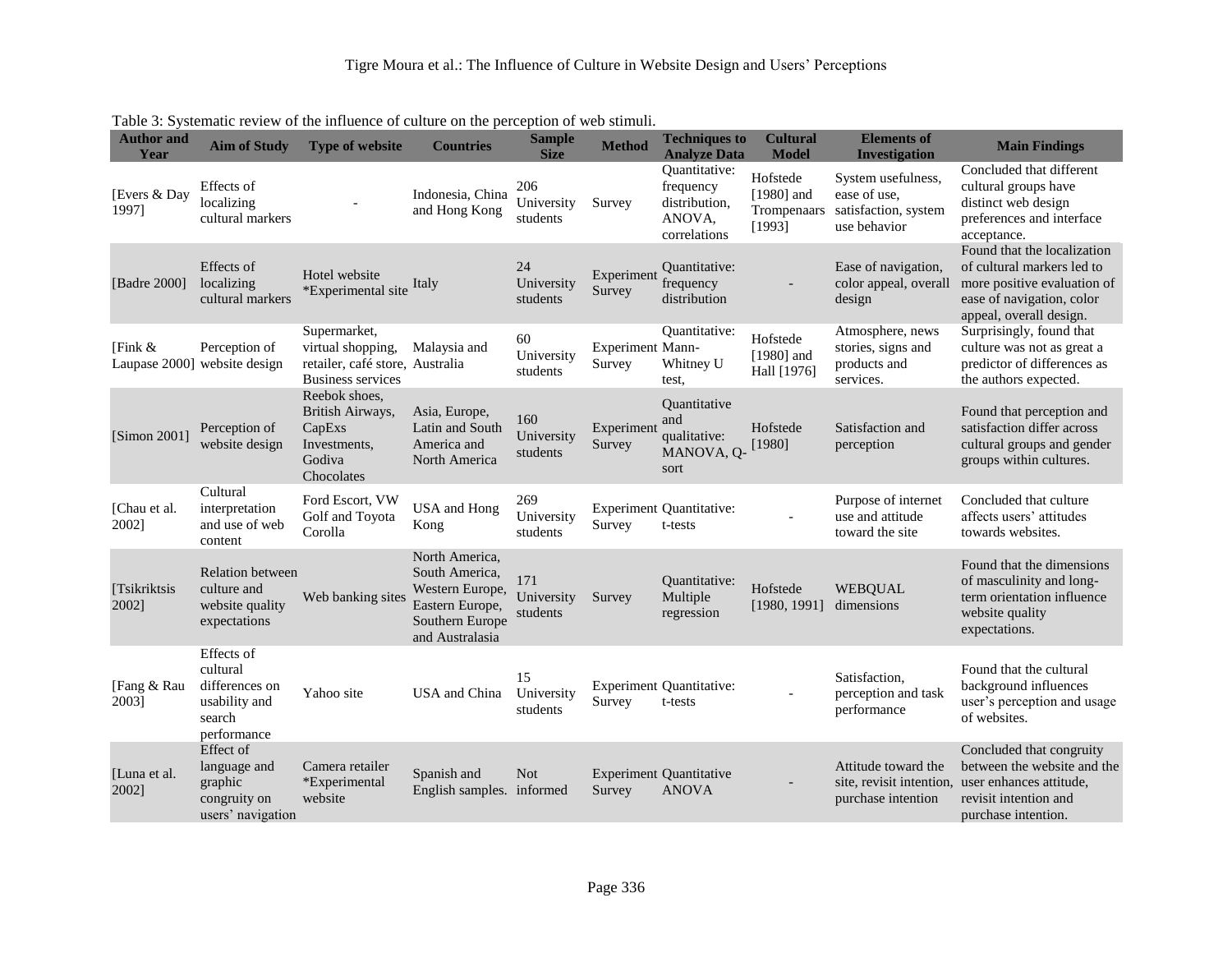| [Hall et al.<br>20041                  | Cultural<br>differences on<br>usability<br>evaluation  | Web of Science<br>[data base site]                                               | Netherlands,<br>India, Indonesia,<br>China, Turkey<br>and Sudan | 38<br>University<br>students  | Survey                  | <b>Experiment Quantitative:</b><br>t-test                             | Hofstede<br>[1980; 1991]                       | Problems detected<br>using plus-minus<br>method and think-<br>aloud method                                                          | Identified that cultural<br>differences affect users'<br>evaluation and perception<br>of usability.                                                                 |
|----------------------------------------|--------------------------------------------------------|----------------------------------------------------------------------------------|-----------------------------------------------------------------|-------------------------------|-------------------------|-----------------------------------------------------------------------|------------------------------------------------|-------------------------------------------------------------------------------------------------------------------------------------|---------------------------------------------------------------------------------------------------------------------------------------------------------------------|
| [Singh et al.<br>2004]                 | Effectiveness of<br>cultural<br>localization           | Business to<br>consumer<br>shopping sites                                        | Italy, India,<br>Netherlands,<br>Spain and<br>Switzerland       | 627<br>University<br>students | Survey                  | <b>Ouantitative:</b><br><b>MANOVA</b>                                 |                                                | Purchase intention,<br>attitude toward the<br>site, presentation,<br>navigational ease.                                             | Found that respondents<br>from different cultures<br>prefer localized sites.<br>Respondents differed on all<br>variables.                                           |
| [Cyr et al.<br>2005]                   | Influence of<br>website design                         | Samsung                                                                          | Canada, USA,<br>Germany and<br>Japan                            | 114<br>Company<br>employees   | Interview<br>and survey | Qualitative<br>and<br>Quantitative:<br>t-tests                        | Hofstede<br>[1980]                             | Trust, satisfaction<br>and e-loyalty                                                                                                | Within cultural groups,<br>satisfaction and loyalty<br>were not more pronounced<br>with regard to the local site.                                                   |
| [Faiola &<br>Matei 2005]               | Role of culture<br>on interface<br>acceptance          | <b>Business training</b><br>services<br>*Experimental site                       | China and USA                                                   | 53<br>Participants Survey     |                         | <b>Experiment Quantitative:</b><br><b>ANOVA'</b>                      |                                                | Ease of use/time to<br>complete tasks                                                                                               | Found that users interact<br>more easily and faster when<br>the site is developed by<br>someone from their own<br>country.                                          |
| [Singh et al.<br>2006] [Study<br>two]  | Effectiveness of<br>cultural<br>localization           | Dell, IBM, HP,<br>Kodak, Microsoft,<br>Sony, Toshiba,<br>Fujitsu and<br>Fujifilm | Germany, China<br>and India                                     | 563<br><b>Students</b>        | Survey                  | Ouantitative:<br>structural<br>equation<br>modeling,<br><b>MANOVA</b> | $\overline{\phantom{0}}$                       | Attitude toward the<br>site, cultural<br>adaptation,<br>presentation and<br>navigational ease                                       | Identified that respondents<br>from different cultures<br>prefer localized sites.<br>Culture influences beliefs,<br>attitudes and purchase<br>intention on the web. |
| [Singh et al.<br>2006] [b]             | Effectiveness of<br>cultural<br>localization           | <b>Business to</b><br>consumer<br>shopping sites                                 | Germany, Brazil 250<br>and Taiwan                               | Respondents                   | Survey                  | Ouantitative:<br>structural<br>equation<br>modeling                   |                                                | Ease of use,<br>perceived usefulness,<br>cultural adaptation,<br>attitude toward the<br>website, purchase<br>intention              | Concluded that cultural<br>adaptation is a predicting<br>variable for website usage.                                                                                |
| [Baack &<br>Singh 2007]<br>[Study two] | Effectiveness of<br>localization of<br>cultural values | Hui Bao<br>[manufacturing<br>company]<br>*Manipulated site                       | Taiwan                                                          | 158<br>University<br>students | Experiment<br>Survey    | Ouantitative:<br>Linear<br>regression                                 | Hofstede<br>$[1980]$ and<br>Schwartz<br>[1994] | Presentation of<br>information, cultural<br>adaptation,<br>navigation ease,<br>attitude toward<br>website and purchase<br>intention | Found that respondents<br>prefer culturally adapted<br>websites. Significant effect<br>of cultural localization on<br>all variables, except cultural<br>adaptation. |
| [Cyr 2008] $[a]$                       | Influence of<br>website design                         | Sony Style                                                                       | Canada,<br>Germany and<br>China                                 | 571<br>Participants           | Survey                  | Ouantitative:<br>structural<br>equation<br>modeling                   | Hofstede<br>[1980; 1991]                       | Trust, satisfaction<br>and e-loyalty                                                                                                | Concluded that across<br>cultures, website design<br>influences the perception of<br>trust, satisfaction and e-<br>loyalty.                                         |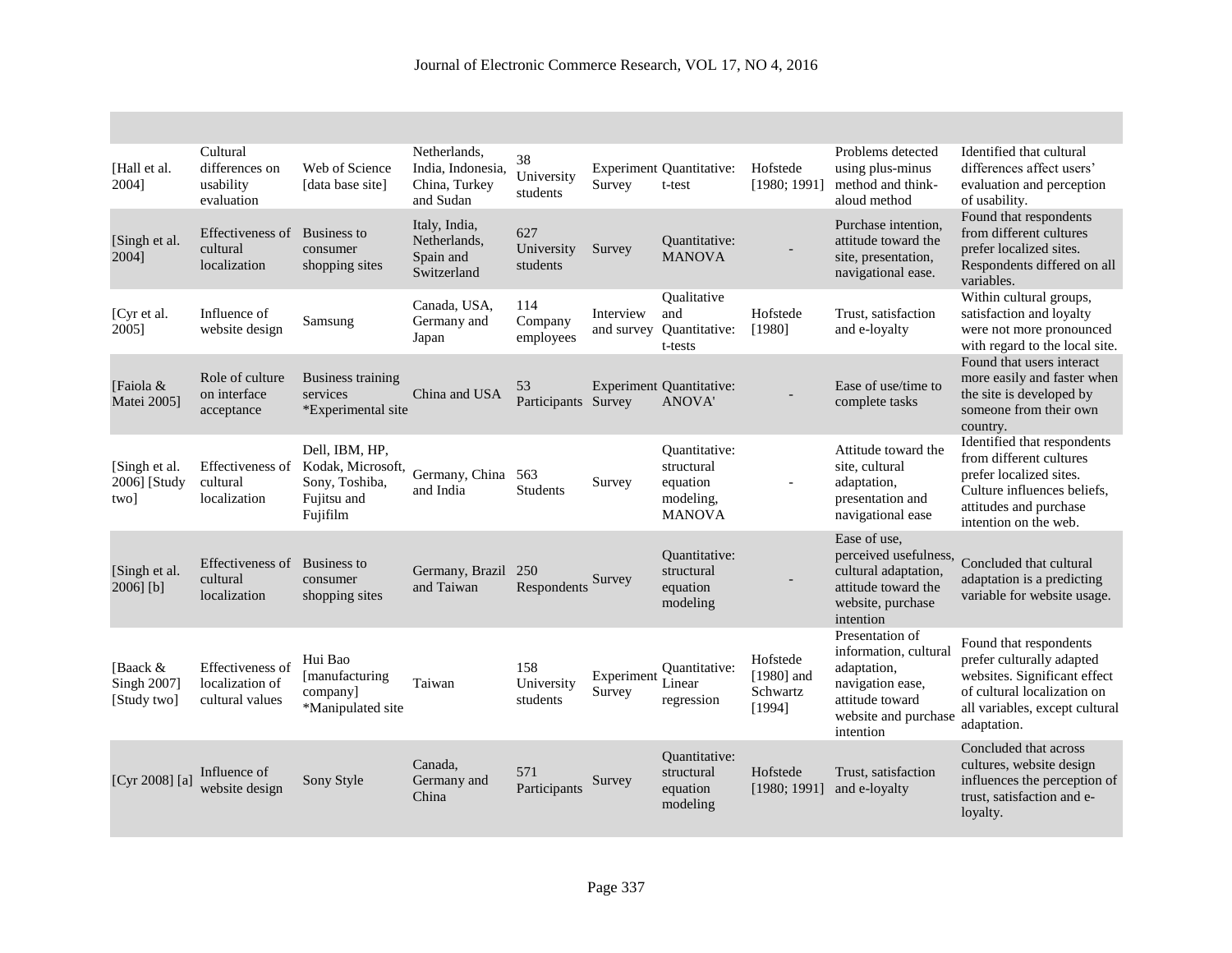| [Cyr 2008] $[b]$        | Influence of<br>website design                                      | Sony Style                                     | Canada, USA,<br>India, Germany,<br>Japan, Mexico,<br>Chile and China | 1,156<br>Participants Survey  |                          | <b>Experiment Quantitative:</b><br><b>ANOVA</b>                                                           | Hofstede<br>[1980; 1991] | Trust, website trust<br>and transaction<br>security                         | Concluded that differences<br>in website design can be<br>explained by Hofstede's<br>cultural model. Germany,<br>Japan and China showed<br>greatest differences.                                                                      |
|-------------------------|---------------------------------------------------------------------|------------------------------------------------|----------------------------------------------------------------------|-------------------------------|--------------------------|-----------------------------------------------------------------------------------------------------------|--------------------------|-----------------------------------------------------------------------------|---------------------------------------------------------------------------------------------------------------------------------------------------------------------------------------------------------------------------------------|
| [Dong & Lee<br>2008]    | Cultural<br>influence on<br>perception of a<br>webpage              | Portal website<br>*Experimental site USA       | China, Korea and 41                                                  | Participants Survey           |                          | <b>Experiment Quantitative:</b><br><b>ANOVA</b>                                                           |                          | Webpage viewing<br>pattern                                                  | Found that respondents<br>from different cultures<br>showed different viewing<br>patterns                                                                                                                                             |
| Manucharova<br>2009]    | [Gevorgyan & Effectiveness of<br>localization of<br>cultural values | Various                                        | USA and China                                                        | 370<br>Participants           | Survey                   | Ouantitative:<br>t-tests,<br>regression                                                                   | Hofstede<br>[1980; 1991] | Individualism-<br>collectivism, power<br>distance, attitude<br>towards site | Concluded that the cultural<br>background plays a<br>substantial role in<br>determining web design<br>preferences and attitudes.<br>Cultural customization is<br>especially effective when<br>users have strong ethnic<br>identities. |
| [Li et al.<br>2009]     | Influence of<br>cultural values<br>on technology<br>acceptance      | My Yahoo portal USA and China                  |                                                                      | 644<br>University<br>students | Survey                   | <b>Quantitative:</b><br>t-test, partial<br>Experiment least square,<br>structural<br>equation<br>modeling | Hofstede<br>[1980; 1991] | to use, cultural<br>values                                                  | Found that the dimensions<br>Perceived usefulness, of time orientation and<br>ease of use, intention individualism-collectivism<br>are the most relevant in<br>explaining technology<br>acceptance.                                   |
| [Petrie et al.<br>2009] | Cultural<br>influence on<br>navigational<br>layout                  | University<br>department<br>*Experimental site | USA and China                                                        | 55<br>Participants            | Survey                   | <b>Experiment Quantitative:</b><br>Chi-square                                                             |                          | Navigability and<br>attractiveness                                          | Concluded that Chinese and<br>Americans have distinct<br>preferences in terms of<br>navigational layout on<br>websites.                                                                                                               |
| [Sia et al.<br>2009]    | Effectiveness of<br>localization of<br>cultural values              | Company<br>websites                            | Australia and<br>Hong Kong                                           | 394<br>University<br>students | Laboratory<br>experiment | Ouantitative:<br>Partial least<br>squares [PLS]                                                           | Hofstede<br>[1980]       | Trusting beliefs,<br>Attitude, Intention to<br>buy, actual buying           | Conclusions emphasize the<br>need to consider cultural<br>differences when<br>identifying the mix of web<br>strategy to implement in<br>Internet store websites.                                                                      |
| [Cyr et al.<br>2010]    | Influence of<br>website color on<br>perception                      | Sony Style<br>*Manipulated<br>website          | Germany, Japan<br>and Canada                                         | 90 Students Experiment        |                          | Ouantitative:<br>survey, eye-<br>tracking.<br>interview                                                   | Hofstede<br>[1980; 1991] | Trust, satisfaction,<br>el-loyalty                                          | Found that website color<br>appeal is a determinant<br>factor of trust and<br>satisfaction in websites.<br>with differences noted<br>across cultures.                                                                                 |